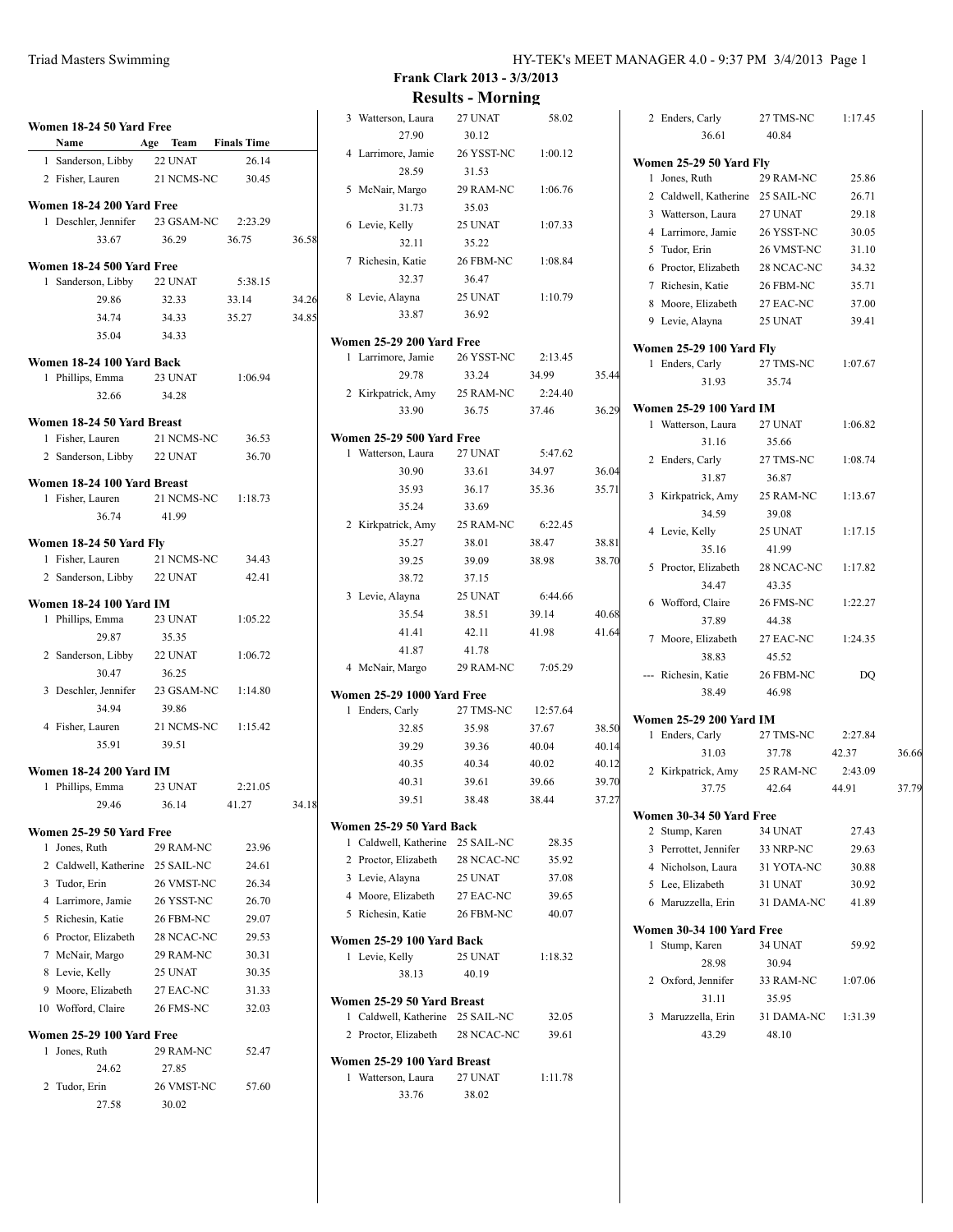| Women 30-34 500 Yard Free       |                     |         |       |
|---------------------------------|---------------------|---------|-------|
| 1<br>Bolduc, Erin               | 34 YOTA-NC          | 5:36.56 |       |
| 30.62                           | 33.62               | 34.28   | 34.36 |
| 34.15                           | 34.13               | 33.88   | 34.19 |
| 34.16                           | 33.17               |         |       |
| 2 Oxford, Jennifer              | 33 RAM-NC           | 6:51.04 |       |
| 34.77                           | 39.68               | 41.17   | 41.87 |
| 42.33                           | 42.18               | 42.45   | 42.50 |
| 1:24.09                         |                     |         |       |
| Women 30-34 1000 Yard Free      |                     |         |       |
| Moosman, Deanne<br>1            | 34 STON-NC 11:54.28 |         |       |
| 32.57                           | 35.08               | 35.31   | 35.78 |
| 35.74                           | 36.19               | 35.89   | 35.90 |
| 36.13                           | 36.02               | 35.78   | 35.67 |
| 35.86                           | 36.33               | 36.31   | 36.29 |
| 36.60                           | 36.23               | 35.99   | 34.61 |
| Women 30-34 50 Yard Back        |                     |         |       |
| Moosman, Deanne<br>1            | 34 STON-NC          | 30.03   |       |
| 3 Perrottet, Jennifer           | 33 NRP-NC           | 33.95   |       |
| 4 Oxford, Jennifer              | 33 RAM-NC           | 34.14   |       |
| 5 Maruzzella, Erin              | 31 DAMA-NC          | 47.41   |       |
| Women 30-34 100 Yard Back       |                     |         |       |
| Bolduc, Erin<br>1               | 34 YOTA-NC          | 1:05.55 |       |
| 32.56                           | 32.99               |         |       |
| 2 Oxford, Jennifer              | 33 RAM-NC           | 1:13.44 |       |
| 34.92                           | 38.52               |         |       |
| 3 Perrottet, Jennifer           | 33 NRP-NC           | 1:13.62 |       |
| 36.13                           | 37.49               |         |       |
| Women 30-34 50 Yard Breast      |                     |         |       |
| 1 Lee, Elizabeth                | 31 UNAT             | 39.47   |       |
| 2 Schoff, Lindsay               | 34 UNAT             | 40.48   |       |
| 3 Maruzzella, Erin              | 31 DAMA-NC          | 50.25   |       |
| Women 30-34 100 Yard Breast     |                     |         |       |
| Lee, Elizabeth<br>1             | 31 UNAT             | 1:26.27 |       |
| 40.74                           | 45.53               |         |       |
| 2 Schoff, Lindsay               | 34 UNAT             | 1:27.97 |       |
| 41.71                           | 46.26               |         |       |
| Women 30-34 50 Yard Fly         |                     |         |       |
| Stump, Karen<br>1               | 34 UNAT             | 29.13   |       |
| 2 Moosman, Deanne 34 STON-NC    |                     | 30.12   |       |
| 3 Perrottet, Jennifer 33 NRP-NC |                     | 31.66   |       |
| 4 Lee, Elizabeth                | 31 UNAT             | 34.84   |       |
| <b>Women 30-34 100 Yard Fly</b> |                     |         |       |
| Bolduc, Erin<br>1               | 34 YOTA-NC          | 1:05.20 |       |
| 30.80                           | 34.40               |         |       |
| 2 Stump, Karen                  | 34 UNAT             | 1:07.36 |       |
| 31.58                           | 35.78               |         |       |
| 3 Moosman, Deanne 34 STON-NC    |                     | 1:11.30 |       |
| 32.75                           | 38.55               |         |       |
| <b>Women 30-34 100 Yard IM</b>  |                     |         |       |
| Perrottet, Jennifer<br>1        | 33 NRP-NC           | 1:13.82 |       |
| 33.25                           | 40.57               |         |       |

|   | 2 Oxford, Jennifer                                          | 33 RAM-NC  | 1:15.69 |
|---|-------------------------------------------------------------|------------|---------|
|   | 33.57                                                       | 42.12      |         |
|   | 3 Lee, Elizabeth                                            | 31 UNAT    | 1:17.88 |
|   | 36.85                                                       | 41.03      |         |
|   | 4 Amweg, Meri                                               | 33 TMS-NC  | 1:19.20 |
|   | 36.91                                                       | 42.29      |         |
|   | 5 Nicholson, Laura                                          | 31 YOTA-NC | 1:19.34 |
|   | 36.88                                                       | 42.46      |         |
|   |                                                             |            |         |
|   | Women 35-39 50 Yard Free                                    |            |         |
| 1 | Lindauer, Kerry                                             | 38 MAC-NC  | 24.92   |
|   | 2 Lindsey, Elizabeth 35 SAIL-NC                             |            | 27.79   |
|   | 3 Old, Catherine                                            | 35 TMS-NC  | 28.77   |
|   | 4 Rogers, Wendy                                             | 39 MSAM-NC | 32.19   |
|   |                                                             |            |         |
|   | Women 35-39 100 Yard Free                                   |            |         |
|   | 1 Lindauer, Kerry                                           | 38 MAC-NC  | 54.86   |
|   | 25.85                                                       | 29.01      |         |
|   | 2 Lindsey, Elizabeth 35 SAIL-NC                             |            | 1:00.16 |
|   | 29.15                                                       | 31.01      |         |
|   | 3 Old, Catherine 35 TMS-NC                                  |            | 1:06.29 |
|   | 32.49                                                       | 33.80      |         |
|   | 4 Rogers, Wendy 39 MSAM-NC 1:18.40                          |            |         |
|   | 34.35                                                       | 44.05      |         |
|   | Women 35-39 200 Yard Free                                   |            |         |
| 1 | Lindsey, Elizabeth 35 SAIL-NC                               |            | 2:09.36 |
|   | 29.71                                                       | 33.12      | 33.70   |
|   | 2 Old, Catherine 35 TMS-NC                                  |            | 2:33.90 |
|   | 35.51                                                       | 39.37      | 40.45   |
|   |                                                             |            |         |
|   | Women 35-39 500 Yard Free                                   |            |         |
| 1 | Popovich, Nicole                                            | 38 DAMA-NC | 7:09.79 |
|   | 2 Rogers, Wendy                                             | 39 MSAM-NC | 7:26.41 |
|   | 36.50                                                       | 39.81      | 42.14   |
|   | 46.02                                                       | 47.07      | 47.79   |
|   | 1:33.44                                                     |            |         |
|   | Women 35-39 50 Yard Back                                    |            |         |
|   | 1 Old, Catherine                                            | 35 TMS-NC  | 31.30   |
|   | 2 Angelada-Jao, Jennif 39 EAC-NC                            |            | 33.05   |
|   |                                                             |            |         |
|   | Women 35-39 100 Yard Back                                   |            |         |
|   | 1 Old, Catherine                                            | 35 TMS-NC  | 1:08.94 |
|   | 33.23                                                       | 35.71      |         |
|   | 2 Angelada-Jao, Jennif 39 EAC-NC                            |            | 1:13.13 |
|   | 35.87                                                       | 37.26      |         |
|   | 3 Ayers, Koren 36 HARY-NC 1:14.39                           |            |         |
|   | 36.54                                                       | 37.85      |         |
|   |                                                             |            |         |
|   | Women 35-39 50 Yard Breast<br>1 Popovich, Nicole 38 DAMA-NC |            | 38.85   |
|   | 2 Rogers, Wendy                                             | 39 MSAM-NC |         |
|   |                                                             |            | 44.83   |
|   | Women 35-39 100 Yard Breast                                 |            |         |
|   | 1 Popovich, Nicole 38 DAMA-NC 1:27.69                       |            |         |
|   | 42.63                                                       | 45.06      |         |
|   | --- Rogers, Wendy 39 MSAM-NC                                |            | DQ      |
|   | Women 35-39 50 Yard Fly                                     |            |         |
|   | 1 Lindauer, Kerry 38 MAC-NC                                 |            | 27.56   |
|   |                                                             |            |         |

32.83

38.57

45.65 47.99

|      | 2 Lindsey, Elizabeth 35 SAIL-NC              |                     | 33.42   |       |
|------|----------------------------------------------|---------------------|---------|-------|
|      | <b>Women 35-39 100 Yard IM</b>               |                     |         |       |
| 1    | Lindauer, Kerry                              | 38 MAC-NC           | 1:02.16 |       |
|      | 28.16                                        | 34.00               |         |       |
|      | 2 Ayers, Koren                               | 36 HARY-NC          | 1:12.09 |       |
|      | 34.29                                        | 37.80               |         |       |
|      | 3 Angelada-Jao, Jennif 39 EAC-NC             |                     | 1:12.48 |       |
|      | 34.14                                        | 38.34               |         |       |
|      | <b>Women 35-39 200 Yard IM</b>               |                     |         |       |
| 1    | Ayers, Koren                                 | 36 HARY-NC          | 2:35.66 |       |
|      | 33.01                                        | 39.96               | 44.96   | 37.73 |
|      | 2 Lindsey, Elizabeth 35 SAIL-NC              |                     | 2:36.19 |       |
|      | 34.48                                        | 40.77               | 47.63   | 33.31 |
|      |                                              |                     |         |       |
| $*1$ | Women 40-44 50 Yard Free<br>Hageman, Heather | 42 UNAT             | 26.62   |       |
|      | *1 Buckley, Jennifer                         | 41 GSAM-NC          | 27.07   |       |
|      | 2 Meyer, Heather                             | 41 UNAT             | 29.00   |       |
|      | 3 Frey, Bridget                              | 40 UNAT             | 29.24   |       |
|      | 4 Wooten, Sharon                             | 43 FMS-NC           | 31.40   |       |
|      | 5 Marshall, Sue                              | 44 MAC-NC           | 32.99   |       |
|      | 6 Trapp, Angie                               | 40 SAIL-NC          | 35.63   |       |
|      | 7 Mangan, Lynn                               | 44 SAIL-NC          | 39.10   |       |
|      | 8 Henry, Angela                              | 43 HPSC-NC          | 39.48   |       |
|      | 9 Perry, Lisa                                | 41 SAIL-NC          | 39.89   |       |
|      |                                              |                     |         |       |
|      | Women 40-44 100 Yard Free                    |                     |         |       |
| 1    | Braun, Erika                                 | 41 NCMS-NC          | 51.01   |       |
|      | 24.36                                        | 26.65               |         |       |
|      | 2 Buckley, Jennifer                          | 41 GSAM-NC          | 59.87   |       |
|      | 28.17                                        | 31.70               |         |       |
|      | 3 Cleven, Detra<br>30.25                     | 44 BASC-NC          | 1:04.08 |       |
|      | 4 Murray, Desiree                            | 33.83<br>44 DUKE-NC | 1:04.75 |       |
|      | 30.77                                        | 33.98               |         |       |
|      | 5 Frey, Bridget                              | 40 UNAT             | 1:07.40 |       |
|      | 32.69                                        | 34.71               |         |       |
|      | 6 Covington, Sonya 43 GSAM-NC 1:12.02        |                     |         |       |
|      | 7 Marshall, Sue                              | 44 MAC-NC           | 1:13.87 |       |
|      | 34.65                                        | 39.22               |         |       |
| 8    | Trapp, Angie                                 | 40 SAIL-NC          | 1:20.10 |       |
|      | 39.80                                        | 40.30               |         |       |
|      | 9 Henry, Angela                              | 43 HPSC-NC          | 1:28.87 |       |
|      | 41.84                                        | 47.03               |         |       |
|      | 10 Perry, Lisa                               | 41 SAIL-NC          | 1:38.65 |       |
|      | 45.98                                        | 52.67               |         |       |
|      | Women 40-44 200 Yard Free                    |                     |         |       |
| 1    | Maycock, Cary                                | 44 GSAM-NC          | 2:19.52 |       |
|      | 32.00                                        | 35.15               | 36.41   | 35.96 |
|      | 2 Frey, Bridget                              | 40 UNAT             | 2:29.26 |       |
|      | 33.25                                        | 38.29               | 40.65   | 37.07 |
|      | 3 Henry, Angela                              | 43 HPSC-NC          | 3:20.55 |       |
|      | 44.79                                        | 49.28               | 52.64   | 53.84 |
|      |                                              |                     |         |       |
|      |                                              |                     |         |       |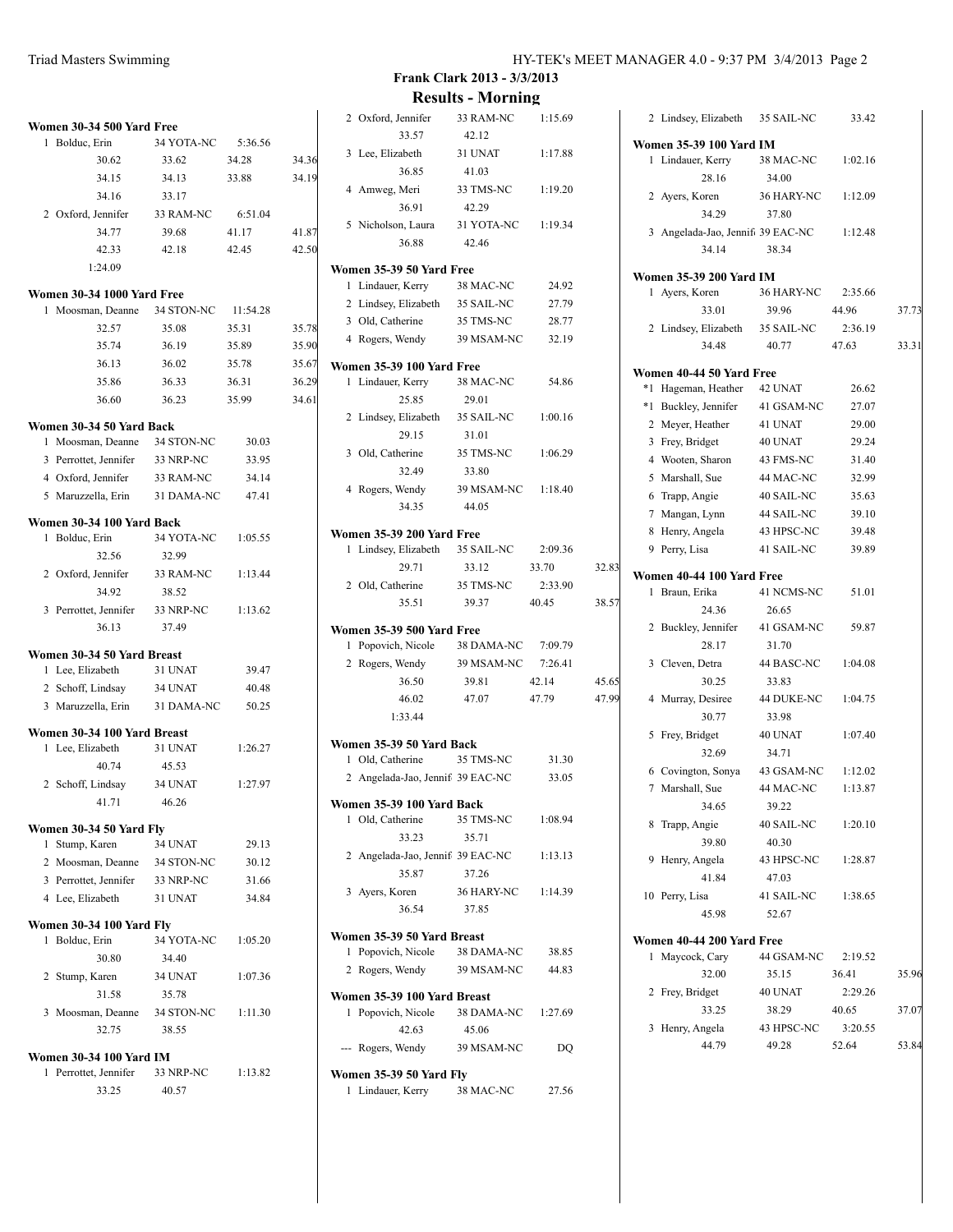|   | Women 40-44 500 Yard Free           |                         |             |       |
|---|-------------------------------------|-------------------------|-------------|-------|
| 1 | Williams, Heidi                     | 43 DAMA-NC 5:51.24      |             |       |
|   | 31.92                               | 34.35                   | 35.18       | 35.42 |
|   | 35.46                               | 35.76                   | 35.72       | 35.96 |
|   | 36.31                               | 35.16                   |             |       |
|   | 2 Maycock, Cary                     | 44 GSAM-NC 6:27.27      |             |       |
|   | 32.62                               | 36.39                   | 38.16       | 39.62 |
|   | 39.77                               | 40.47                   | 40.47       | 40.37 |
|   | 40.31                               | 39.09                   |             |       |
|   | 3 Frey, Bridget                     | 40 UNAT                 | 6:42.65     |       |
|   | 4 Wooten, Sharon                    | 43 FMS-NC               | 6:48.33     |       |
|   | 37.16                               | 40.61                   | 41.25       | 41.45 |
|   | 42.06                               | 41.31                   | 41.48       | 41.88 |
|   | 41.42                               | 39.71                   |             |       |
|   | Women 40-44 1000 Yard Free          |                         |             |       |
| 1 | Meyer, Heather                      | 41 UNAT                 | 14:04.33    |       |
|   | 36.66                               | 40.39                   | 42.08       |       |
|   |                                     | 42.54                   | 42.74       | 43.29 |
|   |                                     |                         | 42.44       | 43.07 |
|   | 42.91                               |                         |             | 43.28 |
|   | 43.24                               | 43.17                   |             |       |
|   | 42.96                               | 43.70                   | 41.65       | 38.25 |
|   | 2 Frey, Bridget                     | 40 UNAT                 | 14:29.09    |       |
|   | 37.67                               | 40.82                   | 42.19       | 43.25 |
|   | 44.86                               | 44.81                   | 44.57       | 44.67 |
|   | 43.89                               | 44.12                   | 44.28       | 43.21 |
|   | 44.60                               | 44.35                   | 44.60       | 44.48 |
|   | 44.32                               | 43.46                   | 44.40       | 40.54 |
|   | Women 40-44 1000 Yard Free          |                         |             |       |
|   | 1 Williams, Heidi                   | 43 DAMA-NC 12:06.93     |             |       |
|   | 32.74                               | 34.84                   | 36.16       | 36.53 |
|   | 36.68                               | 36.87                   | 36.46       | 36.84 |
|   | 36.90                               | 36.91                   | 36.87       | 36.73 |
|   | 36.49                               | 37.07                   | 36.92       | 37.10 |
|   | 36.74                               | 36.71                   | 36.49       | 34.88 |
|   | Women 40-44 50 Yard Back            |                         |             |       |
| 1 | Maycock, Cary                       | 44 GSAM-NC              | 36.00       |       |
|   | *2 Hageman, Heather                 | 42 UNAT                 | 31.55       |       |
|   | *2 Covington, Sonya                 | 43 GSAM-NC              | 39.56       |       |
|   | 3 Trapp, Angie                      | 40 SAIL-NC              | 49.25       |       |
|   | 4 Perry, Lisa<br>--- Wooten, Sharon | 41 SAIL-NC<br>43 FMS-NC | 50.82<br>DO |       |
|   | Women 40-44 50 Yard Breast          |                         |             |       |
| 1 | Onesti, Kelley                      | 40 UNAT                 | 34.27       |       |
|   | 2 Murray, Desiree                   | 44 DUKE-NC              | 36.70       |       |
|   | 3 Gass, Melissa                     | 44 MAC-NC               | 36.85       |       |
|   | 4 Maycock, Cary                     | 44 GSAM-NC              | 38.94       |       |
|   | 5 Kim, Susy                         | 43 FMS-NC               | 39.03       |       |
|   | 6 Carter, Eddie                     | 42 MAC-NC               | 40.10       |       |
|   | 7 Trapp, Angie                      | 40 SAIL-NC              | 48.11       |       |
| 8 | Perry, Lisa                         | 41 SAIL-NC              | 52.08       |       |
|   | Women 40-44 100 Yard Breast         |                         |             |       |
| 1 | Onesti, Kelley                      | 40 UNAT                 | 1:13.86     |       |
|   | 35.31                               | 38.55                   |             |       |

| 2 Cleven, Detra<br>37.44                   | 44 BASC-NC 1:19.44<br>42.00 |         |       |
|--------------------------------------------|-----------------------------|---------|-------|
| 3 Gass, Melissa                            | 44 MAC-NC                   | 1:19.74 |       |
| 37.32                                      | 42.42                       |         |       |
| 4 Carter, Eddie                            | 42 MAC-NC                   | 1:26.01 |       |
| 41.18                                      | 44.83                       |         |       |
| --- Mangan, Lynn                           | 44 SAIL-NC                  | DQ      |       |
| 49.73                                      | 57.00                       |         |       |
| Women 40-44 50 Yard Fly                    |                             |         |       |
| Braun, Erika<br>1                          | 41 NCMS-NC                  | 25.15   |       |
| 2 Buckley, Jennifer                        | 41 GSAM-NC                  | 30.19   |       |
| 3 Cleven, Detra                            | 44 BASC-NC                  | 30.54   |       |
| 4 Williams, Heidi                          | 43 DAMA-NC                  | 30.99   |       |
| 5 Kim, Susy                                | 43 FMS-NC                   | 32.04   |       |
| 6 Murray, Desiree                          | 44 DUKE-NC                  | 32.76   |       |
| 7 Carter, Eddie                            | 42 MAC-NC                   | 34.15   |       |
| 8 Marshall, Sue 44 MAC-NC                  |                             | 36.10   |       |
| 9 Covington, Sonya 43 GSAM-NC              |                             | 43.57   |       |
|                                            |                             |         |       |
| Women 40-44 100 Yard Fly<br>1 Braun, Erika | 41 NCMS-NC                  | 56.89   |       |
| 25.94                                      | 30.95                       |         |       |
| 2 Buckley, Jennifer 41 GSAM-NC             |                             | 1:09.36 |       |
| 31.65                                      | 37.71                       |         |       |
| 3 Williams, Heidi                          | 43 DAMA-NC 1:11.37          |         |       |
| 32.96                                      | 38.41                       |         |       |
|                                            |                             |         |       |
| Women 40-44 100 Yard IM                    |                             |         |       |
| 1<br>Onesti, Kelley                        | 40 UNAT                     | 1:07.58 |       |
| 32.54                                      | 35.04                       |         |       |
| 2 Cleven, Detra                            | 44 BASC-NC                  | 1:11.34 |       |
| 32.73                                      | 38.61                       |         |       |
| 3 Gass, Melissa                            | 44 MAC-NC                   | 1:12.19 |       |
| 33.81                                      | 38.38                       |         |       |
| 4 Murray, Desiree                          | 44 DUKE-NC                  | 1:13.73 |       |
| 5 Carter, Eddie                            | 42 MAC-NC                   | 1:16.95 |       |
| 36.14                                      | 40.81                       |         |       |
| 6 Wooten, Sharon 43 FMS-NC                 |                             | 1:24.52 |       |
| 38.73                                      | 45.79                       |         |       |
| 7 Covington, Sonya                         | 43 GSAM-NC                  | 1:29.17 |       |
| 41.64                                      | 47.53                       |         |       |
| 8 Mangan, Lynn                             | 44 SAIL-NC                  | 1:40.95 |       |
| 50.74                                      | 50.21                       |         |       |
| <b>Women 40-44 200 Yard IM</b>             |                             |         |       |
| *1<br>Onesti, Kelley                       | 40 UNAT                     | 2:29.61 |       |
| 33.41                                      | 38.05                       | 42.91   | 35.24 |
| $*1$<br>Cleven, Detra                      | 44 BASC-NC                  | 2:35.42 |       |
| 31.59                                      | 41.17                       | 46.76   | 35.90 |
| 2 Gass, Melissa                            | 44 MAC-NC                   | 2:37.71 |       |
| 32.28                                      | 41.28                       | 46.78   | 37.37 |
| 3 Kim, Susy                                | 43 FMS-NC                   | 2:47.16 |       |
| 34.15                                      | 44.48                       | 49.16   | 39.37 |
| Women 45-49 50 Yard Free                   |                             |         |       |
| 1 Patterson, Annette                       | 47 VMST-NC                  | 25.43   |       |
| 2 Wolff, Celia                             | 47 FBM-NC                   | 27.64   |       |
| 3 Quillen, Diane                           | 49 GSAM-NC                  | 29.30   |       |
| 4 White, Darci                             | 46 SAIL-NC                  | 32.89   |       |

|   | 5 Evans, Lauren                                             | 49 SAIL-NC         | 37.24   |       |
|---|-------------------------------------------------------------|--------------------|---------|-------|
|   | 6 Russell, Gina                                             | 49 UNAT            | 44.64   |       |
|   | Women 45-49 100 Yard Free                                   |                    |         |       |
|   | 1 Patterson, Annette 47 VMST-NC 56.86                       |                    |         |       |
|   | 26.82                                                       | 30.04              |         |       |
|   | 2 Redfield, Carol Ann 47 UNAT                               |                    | 1:01.08 |       |
|   | 28.94                                                       | 32.14              |         |       |
|   | 3 Wolff, Celia                                              | 47 FBM-NC          | 1:02.44 |       |
|   | 30.18                                                       | 32.26              |         |       |
|   | 4 White, Darci                                              | 46 SAIL-NC         | 1:16.51 |       |
|   | 35.37                                                       | 41.14              |         |       |
|   | 5 Withers, Lorraine                                         | 49 EAC-NC          | 1:18.81 |       |
|   | 36.98                                                       | 41.83              |         |       |
|   | 6 Russell, Gina                                             | 49 UNAT            | 1:47.33 |       |
|   | 49.30                                                       | 58.03              |         |       |
|   |                                                             |                    |         |       |
|   | Women 45-49 200 Yard Free                                   |                    |         |       |
| 1 | Redfield, Carol Ann 47 UNAT                                 |                    | 2:15.07 |       |
|   | 30.64                                                       | 34.02              | 35.59   | 34.82 |
|   | 2 Russell, Gina                                             | 49 UNAT            | 3:53.45 |       |
|   | 50.89                                                       | 58.70              | 2:03.86 |       |
|   | Women 45-49 500 Yard Free                                   |                    |         |       |
|   | 1 Redfield, Carol Ann 47 UNAT                               |                    | 5:58.80 |       |
|   | 31.87                                                       | 35.08              | 35.98   | 36.06 |
|   | 36.65                                                       | 36.88              | 37.44   | 36.75 |
|   | 37.00                                                       | 35.09              |         |       |
|   |                                                             |                    |         |       |
|   | Women 45-49 50 Yard Back<br>1 Patterson, Annette 47 VMST-NC |                    | 29.03   |       |
|   | 2 Nowak, Elizabeth 49 DUKE-NC                               |                    | 31.50   |       |
|   | 3 Wolff, Celia                                              | 47 FBM-NC          | 32.61   |       |
|   | 4 Quillen, Diane 49 GSAM-NC                                 |                    | 35.99   |       |
|   | 5 Evans, Lauren 49 SAIL-NC                                  |                    | 44.28   |       |
|   |                                                             |                    |         |       |
|   | Women 45-49 100 Yard Back                                   |                    |         |       |
|   | 1 Quillen, Diane                                            | 49 GSAM-NC 1:19.09 |         |       |
|   | 38.30                                                       | 40.79              |         |       |
|   | 2 Evans, Lauren                                             | 49 SAIL-NC         | 1:36.99 |       |
|   | 46.47                                                       | 50.52              |         |       |
|   | Women 45-49 50 Yard Breast                                  |                    |         |       |
|   | 1 Nowak, Elizabeth                                          | 49 DUKE-NC         | 34.39   |       |
|   | 2 Quillen, Diane                                            | 49 GSAM-NC         | 39.75   |       |
|   | 3 White, Darci                                              | 46 SAIL-NC         | 44.01   |       |
|   |                                                             |                    |         |       |
|   | Women 45-49 100 Yard Breast<br>1 Nowak, Elizabeth           | 49 DUKE-NC 1:15.85 |         |       |
|   | 36.19                                                       | 39.66              |         |       |
|   |                                                             |                    |         |       |
|   | Women 45-49 50 Yard Fly                                     |                    |         |       |
|   | 1 Wolff, Celia                                              | 47 FBM-NC          | 29.94   |       |
|   | 2 Redfield, Carol Ann 47 UNAT                               |                    | 30.79   |       |
|   | 3 Withers, Lorraine 49 EAC-NC                               |                    | 43.32   |       |
|   | <b>Women 45-49 100 Yard IM</b>                              |                    |         |       |
|   | 1 Patterson, Annette 47 VMST-NC                             |                    | 1:05.79 |       |
|   | 29.44                                                       | 36.35              |         |       |
|   | 2 Nowak, Elizabeth 49 DUKE-NC                               |                    | 1:09.36 |       |
|   | 31.82                                                       | 37.54              |         |       |
|   |                                                             |                    |         |       |
|   |                                                             |                    |         |       |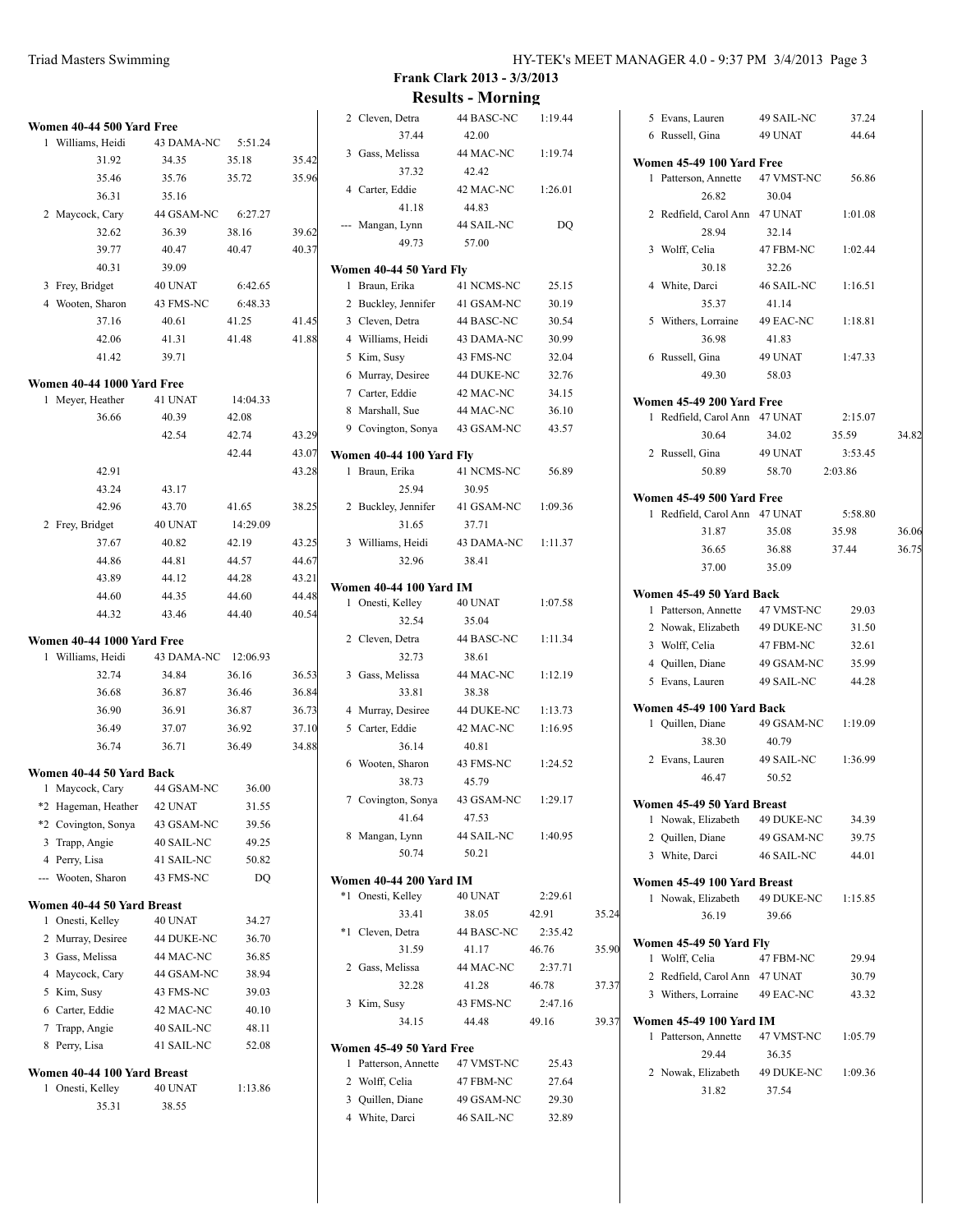|   | (Women 45-49 100 Yard IM)                      |                   |          |       |
|---|------------------------------------------------|-------------------|----------|-------|
|   | 3 Wolff, Celia                                 | 47 FBM-NC 1:13.30 |          |       |
|   | 32.70                                          | 40.60             |          |       |
|   | 4 Quillen, Diane                               | 49 GSAM-NC        | 1:15.44  |       |
|   | 34.35                                          | 41.09             |          |       |
|   | 5 White, Darci                                 | 46 SAIL-NC        | 1:25.31  |       |
|   | 40.15                                          | 45.16             |          |       |
|   | 6 Evans, Lauren                                | 49 SAIL-NC        | 1:39.18  |       |
|   | 47.65                                          | 51.53             |          |       |
|   | Women 45-49 200 Yard IM                        |                   |          |       |
|   | 1 Redfield, Carol Ann 47 UNAT                  |                   | 2:35.81  |       |
|   | 32.29                                          | 40.16             | 47.58    | 35.78 |
|   | 2 Withers, Lorraine 49 EAC-NC                  |                   | 3:32.51  |       |
|   | 45.13                                          | 57.03 1:04.44     |          | 45.91 |
|   | Women 50-54 50 Yard Free                       |                   |          |       |
| 1 | Hardison, Kathy                                | 54 EAC-NC         | 31.21    |       |
|   | 2 Lindquist, Dana 50 YOTA-NC                   |                   | 34.69    |       |
|   | 3 Jones, Cass                                  | 52 FMS-NC         | 34.78    |       |
|   | 4 Pujols, Maria 53 GCY-NC                      |                   | 38.32    |       |
|   | 5 Hawkins, Terri 52 GCY-NC                     |                   | 40.95    |       |
|   |                                                |                   |          |       |
| 1 | Women 50-54 100 Yard Free<br>Young, Barbara    | 50 GSAM-NC        | 1:03.34  |       |
|   | 30.66                                          | 32.68             |          |       |
|   | 2 Winters, Julie                               | 50 EAC-NC         | 1:06.98  |       |
|   | 32.60                                          | 34.38             |          |       |
|   | 3 Hardison, Kathy 54 EAC-NC                    |                   | 1:10.62  |       |
|   | 33.59                                          | 37.03             |          |       |
|   | 4 Lindquist, Dana 50 YOTA-NC                   |                   | 1:16.82  |       |
|   | 35.76                                          | 41.06             |          |       |
|   | 5 Jones, Cass                                  | 52 FMS-NC         | 1:22.86  |       |
|   |                                                |                   |          |       |
|   | Women 50-54 200 Yard Free<br>1 Lindquist, Dana | 50 YOTA-NC        | 2:49.15  |       |
|   | 38.27                                          | 43.02             | 44.59    | 43.27 |
|   |                                                |                   |          |       |
|   | Women 50-54 500 Yard Free                      |                   |          |       |
|   | 1 Clarida, Kathy 50 GSAM-NC                    |                   | 7:48.19  |       |
|   | 2 Jones, Cass                                  | 52 FMS-NC         | 8:15.02  |       |
| 3 | West, Heather                                  | 50 FMS-NC         | 8:19.72  |       |
|   | <b>Women 50-54 1000 Yard Free</b>              |                   |          |       |
| 1 | Clarida, Kathy                                 | 50 GSAM-NC        | 15:51.86 |       |
|   | 40.96                                          | 45.08             | 46.63    | 47.17 |
|   | 47.73                                          | 48.15             | 48.74    | 48.29 |
|   | 48.85                                          | 48.51             | 48.34    | 48.80 |
|   | 48.17                                          | 48.20             | 48.56    | 48.10 |
|   | 48.32                                          | 48.21             | 48.06    | 46.99 |
|   | Women 50-54 1000 Yard Free                     |                   |          |       |
| 1 | Fouts, Ali                                     | 50 RAM-NC         | 14:09.27 |       |
|   | 35.99                                          | 40.93             | 42.42    | 42.67 |
|   | 42.65                                          | 42.37             | 43.20    | 42.87 |
|   | 42.84                                          | 43.26             | 43.38    | 43.17 |
|   | 43.20                                          | 43.26             | 43.87    | 43.76 |
|   | 43.14                                          | 43.11             | 42.78    | 40.40 |
|   |                                                |                   |          |       |

|                 | Women 50-54 50 Yard Back                       |                    |         |
|-----------------|------------------------------------------------|--------------------|---------|
| 1               | McEachran, Frances 51 NCMS-NC                  |                    | 30.63   |
|                 | 2 Young, Barbara                               | 50 GSAM-NC         | 35.12   |
|                 | 3 Hardison, Kathy                              | 54 EAC-NC          | 41.64   |
|                 | 4 Jones, Cass                                  | 52 FMS-NC          | 43.97   |
|                 | 5 West, Heather                                | 50 FMS-NC          | 45.29   |
|                 | 6 Pujols, Maria                                | 53 GCY-NC          | 49.78   |
| $7\overline{ }$ | Hawkins, Terri                                 | 52 GCY-NC          | 51.48   |
|                 |                                                |                    |         |
|                 | Women 50-54 100 Yard Back                      |                    |         |
| 1               | McEachran, Frances 51 NCMS-NC                  |                    | 1:08.44 |
|                 | 32.86                                          | 35.58              |         |
|                 | 2 Fouts, Ali                                   | <b>50 RAM-NC</b>   | 1:22.85 |
|                 | 40.45                                          | 42.40              |         |
|                 | Women 50-54 50 Yard Breast                     |                    |         |
| 1               | Jones, Cass                                    | 52 FMS-NC          | 48.79   |
|                 | 2 Pujols, Maria                                | 53 GCY-NC          | 49.37   |
|                 | 3 Hawkins, Terri                               | 52 GCY-NC          | 56.55   |
|                 |                                                |                    |         |
| 1               | Women 50-54 100 Yard Breast<br>Hardison, Kathy | 54 EAC-NC          | 1:37.45 |
|                 | 47.93                                          | 49.52              |         |
|                 |                                                |                    |         |
|                 | 2 West, Heather                                | 50 FMS-NC<br>56.39 | 1:49.77 |
|                 | 53.38                                          |                    |         |
|                 | Women 50-54 50 Yard Fly                        |                    |         |
|                 | 1 Winters, Julie                               | 50 EAC-NC          | 33.26   |
|                 | 2 Lindquist, Dana 50 YOTA-NC                   |                    | 40.77   |
|                 | 3 Pujols, Maria                                | 53 GCY-NC          | 47.87   |
|                 | 4 Hawkins, Terri                               | 52 GCY-NC          | 49.57   |
|                 | <b>Women 50-54 100 Yard Fly</b>                |                    |         |
| 1               | Winters, Julie                                 | 50 EAC-NC          | 1:23.74 |
|                 | 39.75                                          | 43.99              |         |
|                 |                                                |                    |         |
|                 | <b>Women 50-54 100 Yard IM</b>                 |                    |         |
| 1               | Young, Barbara                                 | 50 GSAM-NC         | 1:15.51 |
|                 | 34.64                                          | 40.87              |         |
| $\overline{2}$  | Winters, Julie                                 | 50 EAC-NC          | 1:17.13 |
|                 | 35.78                                          | 41.35              |         |
| 3               | Hardison, Kathy                                | 54 EAC-NC          | 1:29.41 |
|                 | 42.63                                          | 46.78              |         |
|                 | 4 West, Heather                                | 50 FMS-NC          | 1:34.99 |
|                 | 44.70                                          | 50.29              |         |
| 5               | Hawkins, Terri                                 | 52 GCY-NC          | 1:46.48 |
|                 | 49.99                                          | 56.49              |         |
|                 | 6 Pujols, Maria                                | 53 GCY-NC          | 1:51.38 |
|                 | 55.55                                          | 55.83              |         |
|                 | <b>Women 50-54 200 Yard IM</b>                 |                    |         |
|                 | 1 Fouts, Ali                                   | 50 RAM-NC          | 2:54.05 |
|                 | 36.73                                          | 45.64              | 50.85   |
|                 | --- Winters, Julie                             | 50 EAC-NC          | DO      |
|                 | 39.03                                          | 44.40              | 55.85   |
|                 |                                                |                    |         |
|                 | Women 55-59 50 Yard Free                       |                    |         |

| /omen 55-59 50 Yard Free |                  |       |
|--------------------------|------------------|-------|
| 1 Ruebel, Deb            | <b>56 EAC-NC</b> | 34.73 |

40.83

37.62

| <b>Women 55-59 100 Yard Free</b>                                            |                    |         |       |
|-----------------------------------------------------------------------------|--------------------|---------|-------|
| 1 Amick, Beverly                                                            | 56 EAC-NC 1:06.34  |         |       |
| 31.71                                                                       | 34.63              |         |       |
| 2 Ruebel, Deb                                                               | <b>56 EAC-NC</b>   | 1:19.93 |       |
| 37.44                                                                       | 42.49              |         |       |
|                                                                             |                    |         |       |
| Women 55-59 200 Yard Free                                                   |                    |         |       |
| 1 Amick, Beverly 56 EAC-NC 2:28.24                                          |                    |         |       |
| 33.55                                                                       | 37.39              | 39.19   | 38.11 |
| 2 DeMere, Susan 56 GS-SC                                                    |                    | 2:28.30 |       |
| 34.52                                                                       | 37.79              | 38.58   | 37.41 |
|                                                                             |                    |         |       |
| <b>Women 55-59 1000 Yard Free</b><br>1 Crowder, Barbara 55 DUKE-NC 12:35.23 |                    |         |       |
|                                                                             |                    |         |       |
| 33.14                                                                       | 35.92              | 36.70   | 37.23 |
| 37.58                                                                       | 37.90              | 38.28   | 38.24 |
| 38.34                                                                       | 38.58              | 38.11   | 38.94 |
| 38.10                                                                       | 38.62              | 38.60   | 39.11 |
| 38.32                                                                       | 38.42              | 38.21   | 36.89 |
| Women 55-59 50 Yard Back                                                    |                    |         |       |
| 1 DeMere, Susan 56 GS-SC                                                    |                    | 36.16   |       |
| 2 Alton, Dale                                                               | 55 GAJA-GA         | 38.38   |       |
| 3 Ruebel, Deb                                                               | <b>56 EAC-NC</b>   | 47.10   |       |
|                                                                             |                    |         |       |
| Women 55-59 100 Yard Back                                                   |                    |         |       |
| 1 DeMere, Susan                                                             | 56 GS-SC           | 1:17.06 |       |
| 38.03                                                                       | 39.03              |         |       |
| Women 55-59 50 Yard Breast                                                  |                    |         |       |
| 1 Alton, Dale                                                               | 55 GAJA-GA         | 38.47   |       |
| 2 Leach, Debbie 58 TMS-NC                                                   |                    | 46.69   |       |
|                                                                             |                    |         |       |
| Women 55-59 100 Yard Breast                                                 |                    |         |       |
| 1 Alton, Dale                                                               | 55 GAJA-GA 1:22.83 |         |       |
| 39.51                                                                       | 43.32              |         |       |
|                                                                             |                    |         |       |
| Women 55-59 50 Yard Fly<br>1 Amick, Beverly 56 EAC-NC                       |                    | 32.35   |       |
|                                                                             |                    |         |       |
| 2 Ruebel, Deb 56 EAC-NC                                                     |                    | 42.75   |       |
| Women 55-59 100 Yard IM                                                     |                    |         |       |
| 1 Ruebel, Deb                                                               | <b>56 EAC-NC</b>   | 1:35.70 |       |
| 43.82 51.88                                                                 |                    |         |       |
| 2 Leach, Debbie                                                             | 58 TMS-NC 1:41.16  |         |       |
| 49.00                                                                       | 52.16              |         |       |
|                                                                             |                    |         |       |
| <b>Women 55-59 200 Yard IM</b>                                              |                    |         |       |
| 2 Amick, Beverly 56 EAC-NC 2:46.32                                          |                    |         |       |
| 32.89                                                                       | 42.84              | 50.09   | 40.50 |
| Women 60-64 50 Yard Free                                                    |                    |         |       |
| 1 Merena, Elizabeth 60 BCTM                                                 |                    | 33.19   |       |
|                                                                             |                    |         |       |
| Women 60-64 100 Yard Free                                                   |                    |         |       |
| 1 Merena, Elizabeth 60 BCTM 1:18.08                                         |                    |         |       |
| 36.68                                                                       | 41.40              |         |       |
| Women 60-64 50 Yard Breast                                                  |                    |         |       |
| 1 Merena, Elizabeth 60 BCTM                                                 |                    | 42.69   |       |
|                                                                             |                    |         |       |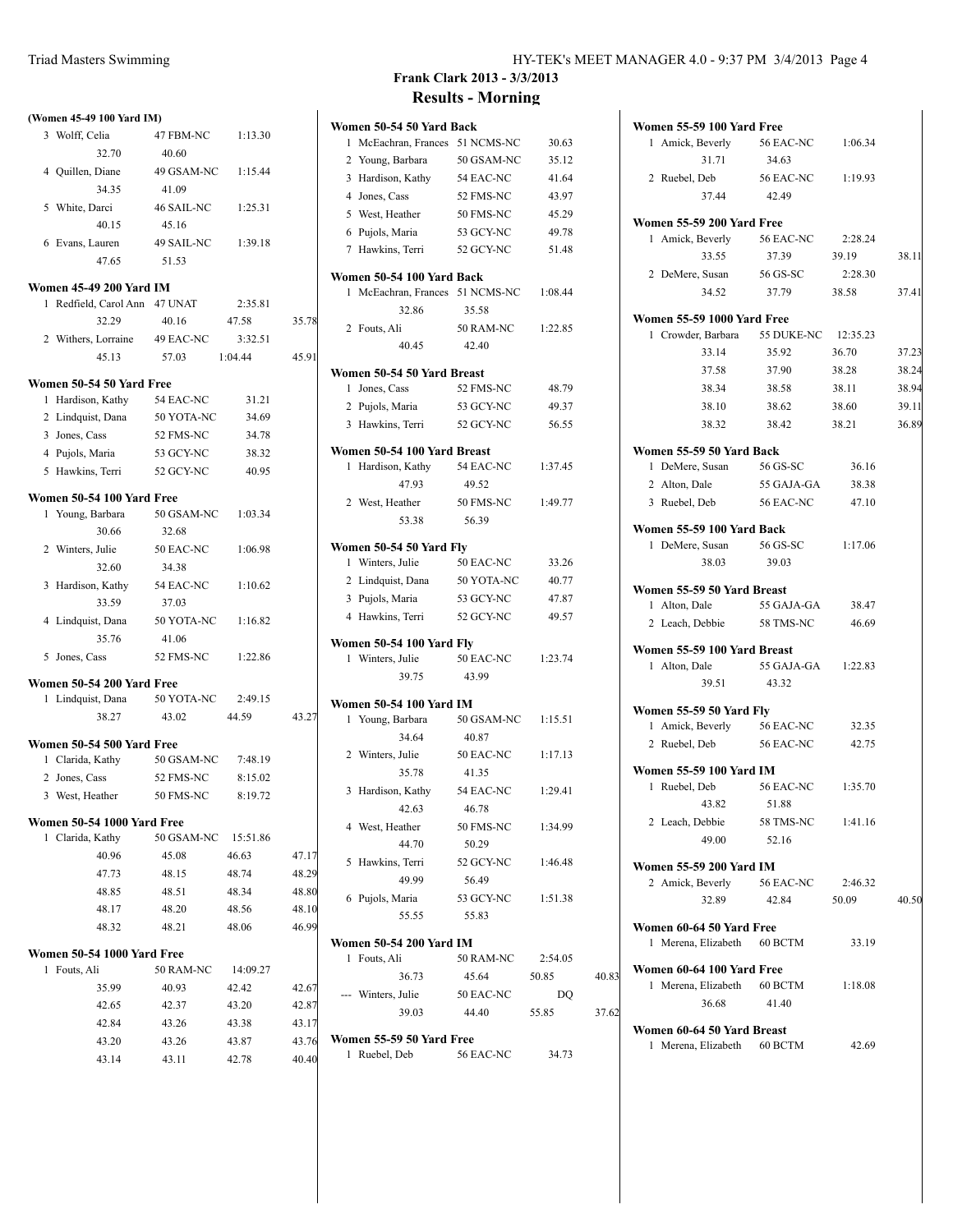| Women 60-64 100 Yard Breast<br>1 Merena, Elizabeth 60 BCTM<br>45.50                        | 50.16                              | 1:35.66                   |                |
|--------------------------------------------------------------------------------------------|------------------------------------|---------------------------|----------------|
| <b>Women 60-64 100 Yard IM</b><br>1 Merena, Elizabeth 60 BCTM 1:28.78<br>44.21 44.57       |                                    |                           |                |
| Women 65-69 200 Yard Free<br>Hovey, Mary Anna 69 DAMA-NC 3:34.17<br>1<br>47.16             | 54.42                              | 57.32                     | 55.27          |
| Women 65-69 500 Yard Free<br>1 Hovey, Mary Anna 69 DAMA-NC 9:34.43                         |                                    |                           |                |
| Women 65-69 50 Yard Breast<br>Hovey, Mary Anna 69 DAMA-NC 54.61                            |                                    |                           |                |
| Women 65-69 50 Yard Fly<br>1 Hovey, Mary Anna 69 DAMA-NC 57.46                             |                                    |                           |                |
| Women 70-74 50 Yard Free<br>1 Ramm, Ellen                                                  | 70 FMS-NC                          | 46.81                     |                |
| Women 70-74 100 Yard Free<br>1 Ramm, Ellen<br>51.02                                        | 70 FMS-NC 1:48.12<br>57.10         |                           |                |
| Women 70-74 200 Yard Free<br>1 Ramm, Ellen<br>52.50                                        | 70 FMS-NC 3:52.93<br>58.62 1:01.86 |                           | 59.95          |
| Women 70-74 50 Yard Back<br>1 Ramm, Ellen                                                  | 70 FMS-NC 1:02.18                  |                           |                |
| Men 18-24 50 Yard Free<br>1 Colbert, Pete<br>2 Ellis, Haywood 22 CSM-NC<br>3 Smiley, Tyler | 23 FBM-NC<br>21 UNAT               | 23.04<br>24.62<br>26.34   |                |
| <b>Men 18-24 100 Yard Free</b>                                                             |                                    |                           |                |
| 1 Colbert, Pete<br>24.66                                                                   | 23 FBM-NC<br>27.19                 | 51.85                     |                |
| 2 Ellis, Haywood 22 CSM-NC<br>24.84                                                        | 27.81                              | 52.65                     |                |
| 3 Dyer, Dustin<br>25.74                                                                    | 19 FBM-NC<br>27.28                 | 53.02                     |                |
| 4 Smiley, Tyler<br>28.29                                                                   | 21 UNAT<br>32.90                   | 1:01.19                   |                |
| <b>Men 18-24 500 Yard Free</b><br>1                                                        | 24 MAC-NC                          |                           |                |
| Shore, Greg<br>31.37<br>35.98<br>36.29                                                     | 33.31<br>36.45<br>35.99            | 5:50.29<br>34.08<br>35.76 | 35.02<br>36.04 |
| 2<br>Smiley, Tyler<br>31.57                                                                | 21 UNAT<br>37.48                   | 6:37.15<br>38.93          | 40.06          |
| 39.88<br>1:23.08                                                                           | 41.13                              | 41.41                     | 43.61          |

| <b>Men 18-24 1000 Yard Free</b>                            |            |          |       |
|------------------------------------------------------------|------------|----------|-------|
| 1<br>Shore, Greg                                           | 24 MAC-NC  | 12:03.81 |       |
| 33.26                                                      | 35.24      | 36.11    | 36.32 |
| 36.77                                                      | 36.39      | 37.11    | 36.42 |
| 36.69                                                      | 36.42      | 36.60    | 36.26 |
| 36.53                                                      | 36.88      | 36.41    | 36.71 |
| 36.61                                                      | 36.47      | 35.85    | 34.76 |
| Men 18-24 50 Yard Back<br>Ringer, Neil<br>1                | 24 SAIL-NC | 27.09    |       |
|                                                            |            |          |       |
| Men 18-24 50 Yard Breast<br>1 Jayaprakash, Agnishv 22 UNAT |            | 27.71    |       |
| 2 Thomas, Chandler 23 MAC-NC                               |            | 27.77    |       |
| 3 Ringer, Neil                                             | 24 SAIL-NC | 31.26    |       |
|                                                            |            |          |       |
| Men 18-24 100 Yard Breast                                  |            | 59.41    |       |
| Jayaprakash, Agnishv 22 UNAT<br>1                          |            |          |       |
| 27.86                                                      | 31.55      |          |       |
| 2 Thomas, Chandler 23 MAC-NC                               |            | 1:01.24  |       |
| 28.57                                                      | 32.67      |          |       |
| 3 Dyer, Dustin                                             | 19 FBM-NC  | 1:09.94  |       |
| 32.60                                                      | 37.34      |          |       |
| 4 Ellis, Haywood                                           | 22 CSM-NC  | 1:10.81  |       |
| 33.39                                                      | 37.42      |          |       |
| 5 Smiley, Tyler                                            | 21 UNAT    | 1:20.90  |       |
| 38.25                                                      | 42.65      |          |       |
| <b>Men 18-24 50 Yard Fly</b>                               |            |          |       |
| Thomas, Chandler 23 MAC-NC<br>1                            |            | 25.15    |       |
| 2 Colbert, Pete                                            | 23 FBM-NC  | 25.17    |       |
| 3 Ringer, Neil                                             | 24 SAIL-NC | 25.50    |       |
| 4 Dyer, Dustin                                             | 19 FBM-NC  | 26.02    |       |
| 5 Ellis, Haywood                                           | 22 CSM-NC  | 27.61    |       |
| <b>Men 18-24 100 Yard Fly</b>                              |            |          |       |
| Colbert, Pete<br>1                                         | 23 FBM-NC  | 55.11    |       |
| 25.64                                                      | 29.47      |          |       |
| 2 Ellis, Haywood                                           | 22 CSM-NC  | 59.60    |       |
| 27.32                                                      | 32.28      |          |       |
| <b>Men 18-24 100 Yard IM</b>                               |            |          |       |
| 1 Jayaprakash, Agnishv 22 UNAT                             |            | 55.75    |       |
| 26.60                                                      | 29.15      |          |       |
| 2 Thomas, Chandler 23 MAC-NC                               |            | 56.37    |       |
| 26.32                                                      | 30.05      |          |       |
| 3 Ringer, Neil                                             | 24 SAIL-NC | 58.85    |       |
| 26.61                                                      | 32.24      |          |       |
| 4 Colbert, Pete                                            |            |          |       |
|                                                            | 23 FBM-NC  | 59.85    |       |
| 26.69                                                      | 33.16      |          |       |
| 5 Dyer, Dustin                                             | 19 FBM-NC  | 1:01.09  |       |
| 27.29                                                      | 33.80      |          |       |
| 6 Smiley, Tyler                                            | 21 UNAT    | 1:13.88  |       |
| 33.69                                                      | 40.19      |          |       |
| <b>Men 18-24 200 Yard IM</b>                               |            |          |       |
| 1 Jayaprakash, Agnishy 22 UNAT                             |            | 1:58.85  |       |
| 25.73                                                      | 30.79      | 33.90    | 28.43 |

| 1 Jayapıakasıl, Ağlılsılv 22 UNAI |       | 1.90.09 |  |
|-----------------------------------|-------|---------|--|
| 25.73                             | 30.79 | 33.90   |  |

| <b>Men 25-29 50 Yard Free</b>                                    |                    |         |       |
|------------------------------------------------------------------|--------------------|---------|-------|
| 1 Samulski, Richard 25 NCAM-NC                                   |                    | 23.70   |       |
| 2 Waltom, Jeremy                                                 | 26 MSAM-NC         | 24.55   |       |
| 3 Taylor, Trey                                                   | 25 GG-NC           | 24.84   |       |
| 4 McKenzie, Peter 27 MSAM-NC                                     |                    | 25.04   |       |
| 5 Spencer, Paul 26 RAM-NC                                        |                    | 27.39   |       |
|                                                                  |                    |         |       |
| <b>Men 25-29 100 Yard Free</b><br>1 Samulski, Richard 25 NCAM-NC |                    | 55.24   |       |
| 26.21                                                            | 29.03              |         |       |
|                                                                  | 25 GG-NC           | 56.56   |       |
| 2 Taylor, Trey<br>26.77                                          | 29.79              |         |       |
|                                                                  |                    |         |       |
| 3 Waltom, Jeremy                                                 | 26 MSAM-NC         | 56.84   |       |
| 27.38                                                            | 29.46              |         |       |
| 4 Spencer, Paul                                                  | 26 RAM-NC 1:01.39  |         |       |
| 28.89                                                            | 32.50              |         |       |
| <b>Men 25-29 200 Yard Free</b>                                   |                    |         |       |
| 1 Krebs, David                                                   | 28 DAMA-NC 2:16.59 |         |       |
| 30.32                                                            | 32.08              | 37.22   | 36.97 |
| <b>Men 25-29 500 Yard Free</b>                                   |                    |         |       |
| 1 Waltom, Jeremy 26 MSAM-NC 5:54.86                              |                    |         |       |
| 30.83                                                            | 33.83              | 35.14   | 36.00 |
| 35.40                                                            | 36.50              | 36.64   | 37.37 |
| 36.51                                                            | 36.64              |         |       |
| 2 McKenzie, Peter 27 MSAM-NC 6:06.17                             |                    |         |       |
| 30.35                                                            | 35.02              | 35.59   | 35.91 |
| 36.65                                                            | 37.57              | 38.79   | 39.68 |
| 39.35                                                            | 37.26              |         |       |
| 3 Wilson, Eric                                                   | 26 OSBC-NC         | 6:23.01 |       |
| 30.43                                                            | 35.88              | 38.08   | 39.52 |
| 40.26                                                            | 40.76              | 40.66   | 40.82 |
| 39.43                                                            | 37.17              |         |       |
|                                                                  |                    |         |       |
| Men 25-29 50 Yard Back<br>1 Taylor, Trey                         | 25 GG-NC           | 29.28   |       |
|                                                                  |                    |         |       |
| 2 McKenzie, Peter 27 MSAM-NC                                     |                    | 30.64   |       |
| 3 Krebs, David                                                   | 28 DAMA-NC         | 31.57   |       |
| <b>Men 25-29 100 Yard Back</b>                                   |                    |         |       |
| 1 Taylor, Trey                                                   | 25 GG-NC 1:03.70   |         |       |
| 31.32                                                            | 32.38              |         |       |
| 2 Wilson, Eric 26 OSBC-NC 1:05.37                                |                    |         |       |
| 31.04                                                            | 34.33              |         |       |
| Men 25-29 100 Yard Breast                                        |                    |         |       |
| 1 Waltom, Jeremy 26 MSAM-NC 1:14.05                              |                    |         |       |
| 35.52                                                            | 38.53              |         |       |
|                                                                  |                    |         |       |
| <b>Men 25-29 50 Yard Fly</b>                                     |                    |         |       |
| 1 Spencer, Paul                                                  | 26 RAM-NC          | 28.13   |       |
| 2 Krebs, David 28 DAMA-NC 31.07                                  |                    |         |       |
| <b>Men 25-29 100 Yard IM</b>                                     |                    |         |       |

| 1 Wilson, Eric      | 26 OSBC-NC | 1:02.66 |
|---------------------|------------|---------|
| 29.35               | 33.31      |         |
| 2 Samulski, Richard | 25 NCAM-NC | 1:03.65 |
| 28.82               | 34.83      |         |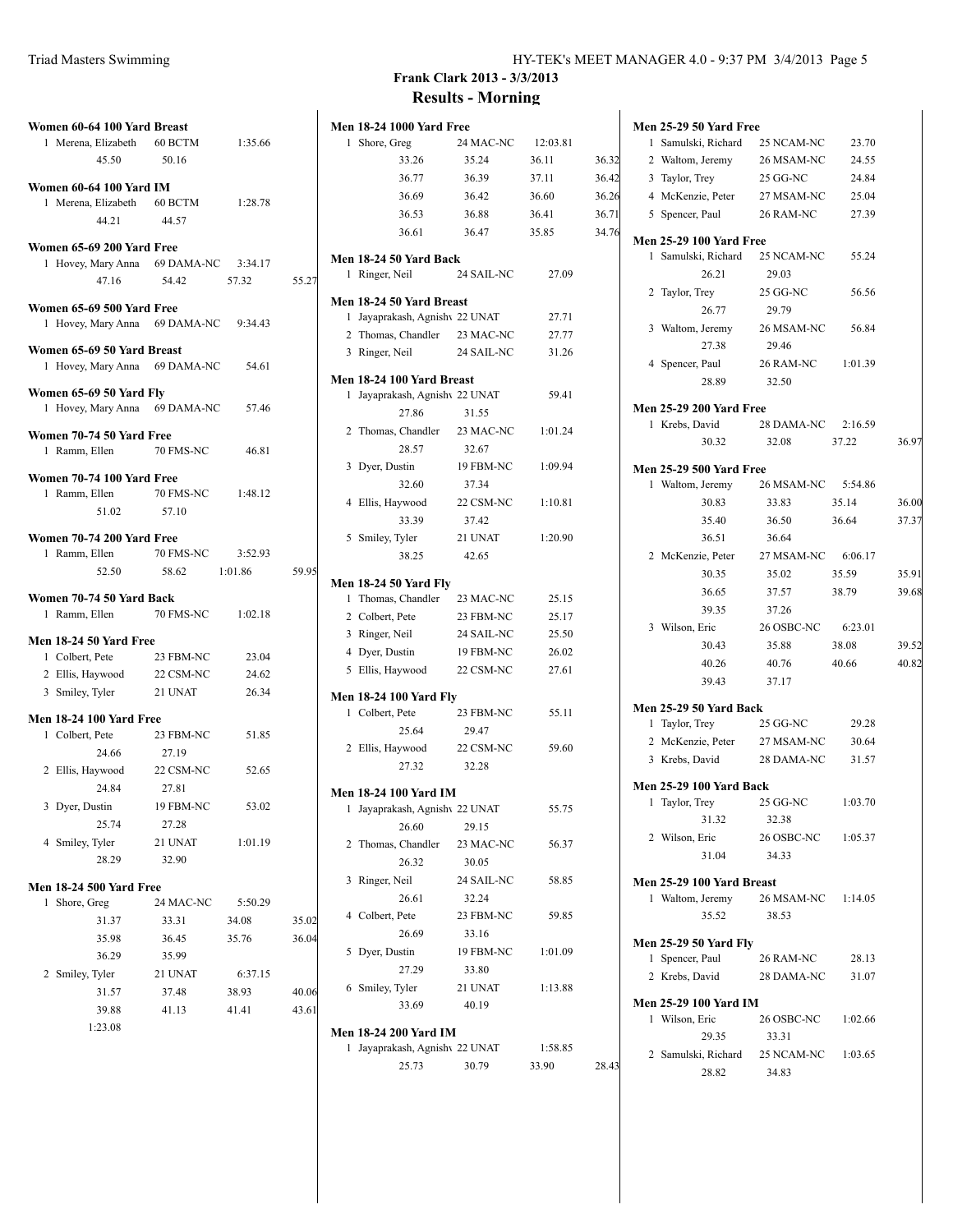|   | (Men 25-29 100 Yard IM)                                         |            |                |
|---|-----------------------------------------------------------------|------------|----------------|
|   | 3 Waltom, Jeremy                                                | 26 MSAM-NC | 1:04.38        |
|   | 30.44                                                           | 33.94      |                |
|   | 4 Taylor, Trey                                                  | 25 GG-NC   | 1:04.62        |
|   | 28.96                                                           | 35.66      |                |
|   | 5 Spencer, Paul                                                 | 26 RAM-NC  | 1:07.85        |
|   | 31.00                                                           | 36.85      |                |
|   | <b>Men 25-29 200 Yard IM</b>                                    |            |                |
|   | 1 Wilson, Eric                                                  | 26 OSBC-NC | 2:30.23        |
|   | 28.99                                                           | 36.93      | 46.23          |
|   |                                                                 |            |                |
|   | <b>Men 30-34 50 Yard Free</b><br>1 Scheerhorn, Andrew 30 CAT-NC |            | 22.07          |
|   | 2 Bolduc, Rob                                                   | 34 YOTA-NC | 23.45          |
|   | 3 Dallamura, Scott                                              | 34 UNAT    | 24.40          |
|   | 4 Houck, Andrew                                                 | 32 UNAT    | 25.26          |
|   | 5 Umberger, Larry                                               | 31 YOTA-NC | 26.50          |
|   | 6 Outlaw, Adrian                                                | 32 FBM-NC  | 28.90          |
|   |                                                                 |            |                |
|   | <b>Men 30-34 100 Yard Free</b>                                  |            |                |
|   | 1 Scheerhorn, Andrew 30 CAT-NC                                  |            | 48.79          |
|   | 23.38                                                           | 25.41      |                |
|   | 2 Bolduc, Rob                                                   | 34 YOTA-NC | 52.68          |
|   | 25.34                                                           | 27.34      |                |
|   | 3 Slott, Steven                                                 | 30 UNAT    | 55.38          |
|   | 26.24                                                           | 29.14      |                |
|   | 4 Outlaw, Adrian                                                | 32 FBM-NC  | 1:14.07        |
|   | 34.24                                                           | 39.83      |                |
|   | <b>Men 30-34 200 Yard Free</b>                                  |            |                |
| 1 | Slott, Steven                                                   | 30 UNAT    | 2:02.34        |
|   |                                                                 |            |                |
|   | 28.12                                                           |            |                |
|   |                                                                 | 31.26      |                |
|   | <b>Men 30-34 500 Yard Free</b>                                  |            |                |
|   | 1 Scheerhorn, Andrew 30 CAT-NC                                  |            | 5:28.25        |
|   | 27.89                                                           | 32.21      | 32.83          |
|   | 33.60                                                           | 33.43      | 33.54          |
|   | 34.11                                                           | 32.56      |                |
|   | 2 Slott, Steven                                                 | 30 UNAT    | 5:52.74        |
|   | 31.71                                                           | 34.96      | 35.02          |
|   | 35.70                                                           | 35.77      | 35.86          |
|   | 36.15                                                           | 35.72      |                |
|   |                                                                 |            |                |
| 1 | <b>Men 30-34 50 Yard Back</b><br>Scheerhorn, Andrew 30 CAT-NC   |            | 25.68          |
|   | 2 Houck, Andrew                                                 | 32 UNAT    | 28.79          |
|   | 3 Umberger, Larry                                               | 31 YOTA-NC | 31.66          |
|   | 4 Outlaw, Adrian                                                | 32 FBM-NC  | 35.69          |
|   |                                                                 |            |                |
|   | <b>Men 30-34 100 Yard Back</b>                                  |            |                |
| 1 | Outlaw, Adrian                                                  | 32 FBM-NC  | 1:25.35        |
|   | 39.24                                                           | 46.11      |                |
|   | Men 30-34 50 Yard Breast                                        |            |                |
| 1 | Umberger, Larry<br>2 Houck, Andrew 32 UNAT                      | 31 YOTA-NC | 32.42<br>32.61 |

|       | Men 30-34 100 Yard Breast            |                    |         |
|-------|--------------------------------------|--------------------|---------|
|       | 1 Slott, Steven                      | 30 UNAT            | 1:17.81 |
|       | 36.42                                | 41.39              |         |
|       |                                      |                    |         |
|       | <b>Men 30-34 50 Yard Fly</b>         |                    |         |
|       | 1 Dallamura, Scott 34 UNAT           |                    | 25.24   |
|       | 2 Bolduc, Rob                        | 34 YOTA-NC 27.69   |         |
|       | 3 Houck, Andrew 32 UNAT              |                    | 27.74   |
|       | 4 Umberger, Larry 31 YOTA-NC 28.97   |                    |         |
|       |                                      |                    |         |
| 38.08 | <b>Men 30-34 100 Yard Fly</b>        |                    |         |
|       | 1 Dallamura, Scott 34 UNAT           |                    | 58.78   |
|       | 27.32                                | 31.46              |         |
|       | <b>Men 30-34 100 Yard IM</b>         |                    |         |
|       | 1 Scheerhorn, Andrew 30 CAT-NC 55.68 |                    |         |
|       | 25.66                                | 30.02              |         |
|       | 2 Bolduc, Rob                        | 34 YOTA-NC 1:02.79 |         |
|       | 29.11                                | 33.68              |         |
|       |                                      |                    |         |
|       | 3 Houck, Andrew                      | 32 UNAT            | 1:04.31 |
|       | 29.16                                | 35.15              |         |
|       | 4 Umberger, Larry                    | 31 YOTA-NC         | 1:05.75 |
|       | 30.06                                | 35.69              |         |
|       | 5 Outlaw, Adrian 32 FBM-NC           |                    | 1:20.42 |
|       | 33.82                                | 46.60              |         |
|       |                                      |                    |         |
|       | <b>Men 35-39 50 Yard Free</b>        |                    | 24.16   |
|       | 1 Sadosky, Daniel 38 RAM-NC          |                    |         |
|       | 2 Johnson, Scott                     | 38 UNAT            | 24.41   |
|       | <b>Men 35-39 100 Yard Free</b>       |                    |         |
|       | 1 Sadosky, Daniel 38 RAM-NC 54.69    |                    |         |
|       | 25.87                                | 28.82              |         |
|       | 2 Bender, Thomas 36 DUKE-NC 55.50    |                    |         |
|       | 26.98                                | 28.52              |         |
|       | 3 Guthrie, Tom 38 TMS-NC 1:02.01     |                    |         |
|       | 29.61 32.40                          |                    |         |
| 33.86 |                                      |                    |         |
| 34.22 | <b>Men 35-39 200 Yard Free</b>       |                    |         |
|       | 1 Bender, Thomas 36 DUKE-NC 2:04.21  |                    |         |
|       | 28.00                                | 31.95              | 32.38   |
| 35.27 | 2 Guthrie, Tom 38 TMS-NC 2:21.18     |                    |         |
| 36.58 | 33.17                                | 36.59              | 37.04   |
|       |                                      |                    |         |
|       | <b>Men 35-39 100 Yard Back</b>       |                    |         |
|       | 1 Bender, Thomas                     | 36 DUKE-NC 1:07.65 |         |
|       | 33.15                                | 34.50              |         |
|       | <b>Men 35-39 50 Yard Fly</b>         |                    |         |
|       | 1 Bender, Thomas                     | 36 DUKE-NC 28.46   |         |
|       |                                      |                    |         |
|       | <b>Men 35-39 100 Yard IM</b>         |                    |         |
|       | 1 Johnson, Scott                     | 38 UNAT            | 59.05   |
|       | 27.51                                | 31.54              |         |
|       | 2 Sadosky, Daniel                    | 38 RAM-NC 1:02.63  |         |
|       | 30.15                                | 32.48              |         |
|       |                                      |                    |         |
|       | <b>Men 35-39 200 Yard IM</b>         |                    |         |
|       | Bender, Thomas 36 DUKE-NC<br>1       |                    | 2:27.28 |

31.88

34.38

29.21 38.08 46.44 33.55

|   | <b>Men 40-44 50 Yard Free</b>          |                             |                  |       |
|---|----------------------------------------|-----------------------------|------------------|-------|
| 1 | Jaffe, Robert                          | 42 NCMS-NC                  | 25.24            |       |
|   | 2 Catterson, William                   | 40 RAM-NC                   | 25.92            |       |
|   | 3 Czarnowski, John                     | 41 GSAM-NC                  | 25.99            |       |
|   | 4 Kern. Paul                           | 44 NCMS-NC                  | 28.13            |       |
|   | 5 Davis, Scott                         | 44 GCY-NC                   | 28.50            |       |
|   | 6 Holden, Dan                          | 40 NCMS-NC                  | 28.52            |       |
|   | <b>Men 40-44 100 Yard Free</b>         |                             |                  |       |
|   | 1 Andersen, Morten 42 MAC-NC           |                             | 52.22            |       |
|   | 24.68                                  | 27.54                       |                  |       |
|   | 2 Pegram, Steve                        | 43 UNAT                     | 54.20            |       |
|   | 26.16                                  | 28.04                       |                  |       |
|   | 3 Lynch, Ted                           | 44 ASMS-VA                  | 56.37            |       |
|   | 26.82                                  | 29.55                       |                  |       |
|   | 4 Jaffe, Robert                        | 42 NCMS-NC                  | 56.75            |       |
|   | 27.03                                  | 29.72                       |                  |       |
|   | 5 Czarnowski, John 41 GSAM-NC          |                             | 58.89            |       |
|   | 27.63                                  | 31.26                       |                  |       |
|   | 6 Patterson, Robert 41 GSCM-NC 1:01.97 | 32.60                       |                  |       |
|   | 29.37                                  |                             |                  |       |
|   | 7 Kern, Paul                           | 44 NCMS-NC 1:02.87          |                  |       |
|   | 29.79                                  | 33.08<br>40 NCMS-NC 1:03.80 |                  |       |
|   | 8 Holden, Dan<br>31.22                 | 32.58                       |                  |       |
|   | 9 Davis, Scott                         | 44 GCY-NC                   | 1:07.48          |       |
|   | 31.06                                  | 36.42                       |                  |       |
|   |                                        |                             |                  |       |
|   | <b>Men 40-44 200 Yard Free</b>         |                             |                  |       |
|   | 1 Pegram, Steve                        | 43 UNAT                     | 1:59.59          |       |
|   | 28.58                                  |                             |                  |       |
|   |                                        | 29.94                       |                  |       |
|   | 2 Shotts, Steven<br>30.65              | 42 SAIL-NC 2:10.64          |                  |       |
|   |                                        | 33.49                       |                  |       |
|   | 3 Czarnowski, John                     | 41 GSAM-NC 2:16.63          |                  |       |
|   | 28.97                                  | 33.62                       | 37.05            | 36.99 |
|   | 4 Holden, Dan                          | 40 NCMS-NC                  | 2:27.21          |       |
|   | 35.09                                  | 36.46                       | 36.25            | 39.41 |
|   | 5 Parke, Perry                         | 44 FBM-NC                   | 2:28.90          |       |
|   | 33.84                                  | 38.14                       | 38.20            | 38.72 |
|   | 6 Davis, Scott                         | 44 GCY-NC                   | 2:32.28          |       |
|   | 32.56                                  | 37.42                       | 40.69            | 41.61 |
|   |                                        |                             |                  |       |
|   | <b>Men 40-44 500 Yard Free</b>         | 44 ASMS-VA                  |                  |       |
|   | 1 Lynch, Ted<br>30.51                  | 33.99                       | 5:35.43<br>34.90 | 34.85 |
|   | 35.27                                  | 34.33                       | 34.06            | 33.31 |
|   | 32.52                                  | 31.69                       |                  |       |
|   | 2 Shotts, Steven                       | 42 SAIL-NC                  | 5:43.29          |       |
|   | 31.04                                  | 33.69                       | 33.86            | 34.30 |
|   | 34.52                                  | 35.21                       | 35.31            | 35.24 |
|   | 35.58                                  | 34.54                       |                  |       |
|   | 3 Scovazzi, Guglielmo 40 MAC-NC        |                             | 5:50.20          |       |
|   | 4 Parke, Perry                         | 44 FBM-NC                   | 6:51.03          |       |
|   | 34.72                                  | 39.27                       | 40.75            | 41.45 |
|   | 41.29                                  | 42.04                       | 42.54            | 43.67 |
|   | 43.36                                  | 41.94                       |                  |       |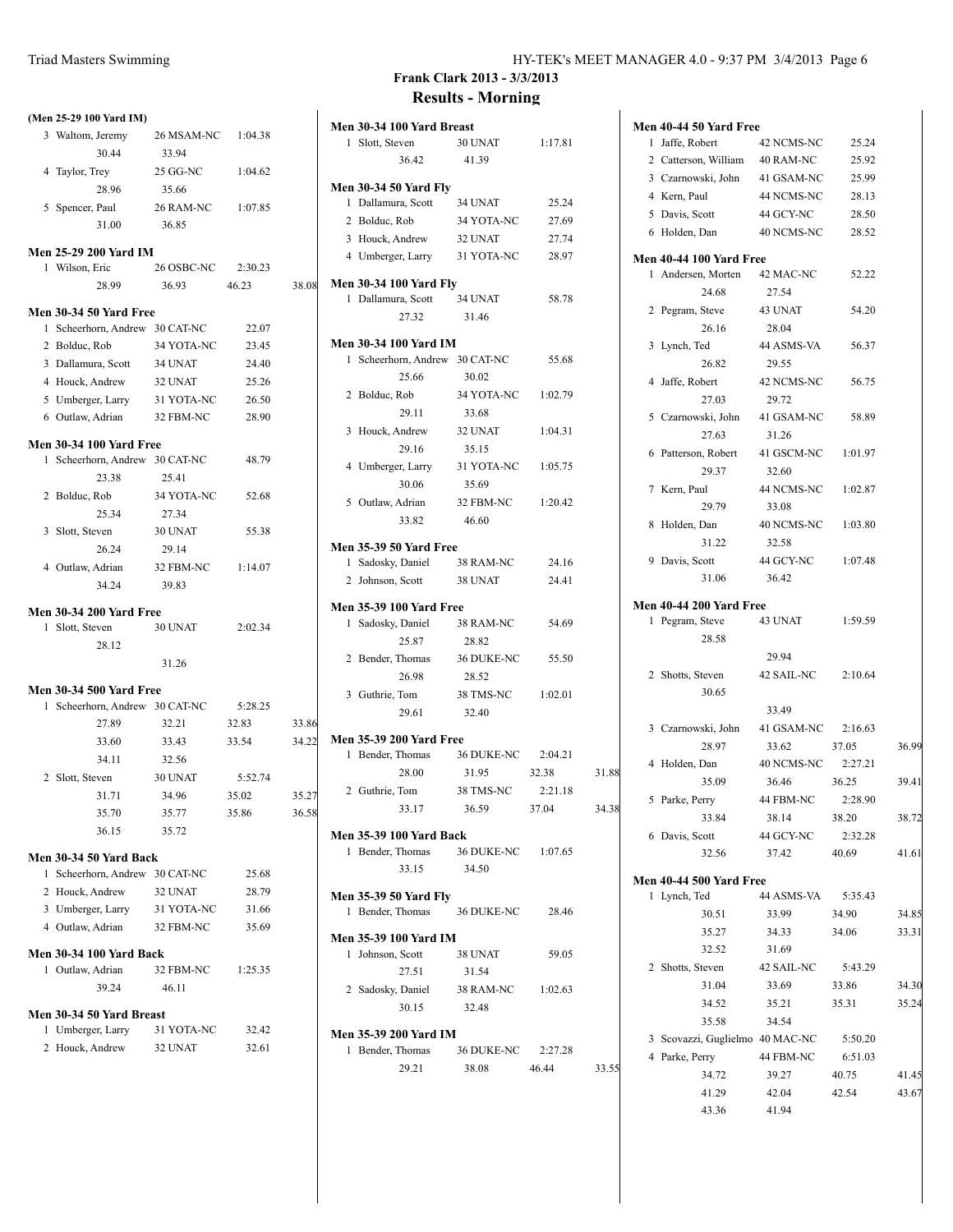| (Men 40-44 500 Yard Free)              |                     |         |       |
|----------------------------------------|---------------------|---------|-------|
| 5 Holden, Dan                          | 40 NCMS-NC          | 6:57.81 |       |
| 6 Davis, Scott                         | 44 GCY-NC           | 7:00.66 |       |
| 33.75                                  | 37.67               | 40.32   | 41.13 |
| 42.03                                  | 44.47               | 45.63   | 45.39 |
| 46.18                                  | 44.09               |         |       |
| <b>Men 40-44 1000 Yard Free</b>        |                     |         |       |
| 1 Shotts, Steven                       | 42 SAIL-NC 11:58.76 |         |       |
| 32.54                                  | 35.26               | 35.02   | 35.25 |
| 35.94                                  | 36.39               | 36.33   | 35.99 |
| 36.31                                  | 36.32               | 36.63   | 36.59 |
| 36.38                                  | 36.52               | 36.37   | 36.63 |
| 36.95                                  | 36.33               | 36.22   | 34.79 |
| 2 Kern, Paul                           | 44 NCMS-NC 14:17.97 |         |       |
| 35.58                                  | 41.17               | 43.55   |       |
|                                        | 43.95               | 44.39   | 44.21 |
|                                        |                     | 44.85   | 43.89 |
| 44.21                                  |                     |         | 43.25 |
| 42.93                                  | 43.42               |         |       |
| 42.63                                  | 43.57               | 43.37   | 38.06 |
| Men 40-44 50 Yard Back                 |                     |         |       |
| 1 Lynch, Ted                           | 44 ASMS-VA          | 28.98   |       |
| 2 Czarnowski, John 41 GSAM-NC          |                     | 31.60   |       |
| 3 Patterson, Robert                    | 41 GSCM-NC          | 33.85   |       |
| <b>Men 40-44 100 Yard Back</b>         |                     |         |       |
| 1 Patterson, Robert 41 GSCM-NC 1:14.63 |                     |         |       |
| 36.01                                  | 38.62               |         |       |
| 2 Parke, Perry                         | 44 FBM-NC           | 1:17.23 |       |
| 37.98                                  | 39.25               |         |       |
| Men 40-44 50 Yard Breast               |                     |         |       |
| 1 Catterson, William 40 RAM-NC         |                     | 34.06   |       |
| 2 Kern, Paul                           | 44 NCMS-NC          | 35.85   |       |
| Men 40-44 100 Yard Breast              |                     |         |       |
| 1 Andersen, Morten 42 MAC-NC           |                     | 1:05.91 |       |
| 30.83                                  | 35.08               |         |       |
| 2 Lynch, Ted                           | 44 ASMS-VA          | 1:14.15 |       |
| 35.60                                  | 38.55               |         |       |
| 3 Parke, Perry                         | 44 FBM-NC           | 1:21.10 |       |
| 38.38                                  | 42.72               |         |       |
| <b>Men 40-44 50 Yard Fly</b>           |                     |         |       |
| 1 Pegram, Steve                        | 43 UNAT             | 25.61   |       |
| 2 Jaffe, Robert                        | 42 NCMS-NC          | 27.46   |       |
| 3 Catterson, William                   | 40 RAM-NC           | 28.10   |       |
| 4 Lynch, Ted                           | 44 ASMS-VA          | 28.48   |       |
| 5 Czarnowski, John                     | 41 GSAM-NC          | 30.25   |       |
| 6 Kern, Paul                           | 44 NCMS-NC          | 31.02   |       |
| <b>Men 40-44 100 Yard Fly</b>          |                     |         |       |
| 1 Pegram, Steve                        | 43 UNAT             | 57.70   |       |
| 26.87                                  | 30.83               |         |       |
| 2 Catterson, William 40 RAM-NC         |                     | 1:08.73 |       |
| 30.16                                  | 38.57               |         |       |
|                                        |                     |         |       |

|   | <b>Men 40-44 100 Yard IM</b>           |                    |                  |       |
|---|----------------------------------------|--------------------|------------------|-------|
|   | 1 Andersen, Morten 42 MAC-NC           |                    | 59.23            |       |
|   | 27.22                                  | 32.01              |                  |       |
|   | 2 Pegram, Steve 43 UNAT                |                    | 1:03.28          |       |
|   | 29.51                                  | 33.77              |                  |       |
|   | 3 Catterson, William 40 RAM-NC         |                    | 1:07.52          |       |
|   | 31.86                                  | 35.66              |                  |       |
|   | 4 Patterson, Robert 41 GSCM-NC 1:11.38 |                    |                  |       |
|   | 33.13                                  | 38.25              |                  |       |
|   | 5 Holden, Dan                          | 40 NCMS-NC 1:17.31 |                  |       |
|   | 34.23                                  | 43.08              |                  |       |
|   | 6 Davis, Scott                         | 44 GCY-NC          | 1:20.25          |       |
|   | 35.51                                  | 44.74              |                  |       |
|   |                                        |                    |                  |       |
|   | <b>Men 40-44 200 Yard IM</b>           |                    |                  |       |
|   | 1 Andersen, Morten 42 MAC-NC           |                    | 2:11.04          |       |
|   | 27.26                                  | 34.06              | 38.75<br>2:46.18 | 30.97 |
|   | 2 Parke, Perry 44 FBM-NC               | 35.91 41.96 47.92  |                  | 40.39 |
|   |                                        |                    |                  |       |
|   | <b>Men 45-49 50 Yard Free</b>          |                    |                  |       |
|   | 1 Stewart, Henry                       | 49 RAM-NC          | 23.30            |       |
|   | 2 Niemeyer, Jr., Chuck 45 GG-NC        |                    | 25.40            |       |
|   | 3 Davis, William 45 MAC-NC             |                    | 25.59            |       |
|   | 4 O'Neil, Jeff                         | 46 GSCM-NC         | 25.70            |       |
|   | 5 Beck, Thomas 48 RAM-NC               |                    | 25.89            |       |
|   | 6 O'Neale, Trey 45 SAIL-NC             |                    | 28.09            |       |
|   | 7 Hunt, Steve                          | 49 PACE-NC         | 28.16            |       |
|   | 8 Guthold, Martin 46 EAC-NC            |                    | 29.41            |       |
|   | 9 Lindquist, David 48 YOTA-NC          |                    | 29.55            |       |
|   | <b>Men 45-49 100 Yard Free</b>         |                    |                  |       |
| 1 | Stewart, Henry                         | 49 RAM-NC          | 51.90            |       |
|   | 25.03                                  | 26.87              |                  |       |
|   | 2 O'Neil, Jeff                         | 46 GSCM-NC         | 56.77            |       |
|   | 27.65                                  | 29.12              |                  |       |
|   | 3 Niemeyer, Jr., Chuck 45 GG-NC        |                    | 57.19            |       |
|   | 28.44                                  | 28.75              |                  |       |
|   | 4 Beck, Thomas 48 RAM-NC               |                    | 58.17            |       |
|   | 27.63                                  | 30.54              |                  |       |
|   | 5 Hunt, Steve                          | 49 PACE-NC         | 1:02.93          |       |
|   | 30.14                                  | 32.79              |                  |       |
|   | 6 O'Neale, Trey                        | 45 SAIL-NC         | 1:03.99          |       |
|   | 30.80                                  | 33.19              |                  |       |
|   | 7 Williams, Mike                       | 45 MSAM-NC 1:04.42 |                  |       |
|   | 31.10                                  | 33.32              |                  |       |
|   | 8 Guthold, Martin 46 EAC-NC            |                    | 1:05.52          |       |
|   | 31.09                                  | 34.43              |                  |       |
|   | 9 Lindquist, David 48 YOTA-NC 1:10.88  |                    |                  |       |
|   | 31.52                                  | 39.36              |                  |       |
|   | Men 45-49 500 Yard Free                |                    |                  |       |
|   | 1 Guthold, Martin                      | 46 EAC-NC          | 6:53.67          |       |
|   | 36.04                                  | 39.00              | 40.37            | 42.21 |
|   | 43.12                                  | 43.34              | 43.02            | 43.38 |
|   | 43.05                                  | 40.14              |                  |       |
|   |                                        |                    |                  |       |

| 2 Hunt, Steve                       | 49 PACE-NC         | 6:59.25  |       |
|-------------------------------------|--------------------|----------|-------|
| 34.46                               | 39.12              | 40.74    | 42.42 |
| 43.08                               | 43.64              | 43.92    | 45.22 |
| 44.25                               | 42.40              |          |       |
| 3 Williams, Mike 45 MSAM-NC 7:09.00 |                    |          |       |
| 34.78                               | 38.27              | 40.68    | 42.93 |
| 43.30                               | 44.66              | 46.50    | 47.31 |
| 46.59                               | 43.98              |          |       |
| <b>Men 45-49 1000 Yard Free</b>     |                    |          |       |
| 1 Davis, William                    | 45 MAC-NC 11:03.22 |          |       |
| 30.43                               | 32.79              | 33.20    | 33.51 |
| 33.42                               | 33.53              | 33.39    | 33.49 |
| 33.61                               | 33.47              | 33.74    | 33.51 |
| 33.70                               | 33.33              | 33.34    | 33.62 |
| 33.57                               | 33.36              | 32.62    | 31.59 |
|                                     |                    |          |       |
| <b>Men 45-49 1000 Yard Free</b>     |                    |          |       |
| 1 Putney, Donald                    | 49 TMS-NC          | 14:24.80 |       |
| 38.03                               | 42.00              | 43.18    |       |
|                                     | 43.44              | 43.57    | 43.74 |
|                                     |                    | 44.35    | 44.27 |
| 44.29                               |                    |          | 43.60 |
| 44.20                               | 43.40              |          |       |
| 43.93                               | 43.80              | 44.68    | 38.89 |
| Men 45-49 50 Yard Back              |                    |          |       |
| 1 Niemeyer, Jr., Chuck 45 GG-NC     |                    | 29.63    |       |
| Men 45-49 50 Yard Breast            |                    |          |       |
| 1 Wennborg, Lars 49 MAC-NC          |                    | 29.44    |       |
| 2 Davis, William 45 MAC-NC          |                    | 34.52    |       |
| 3 O'Neale, Trey 45 SAIL-NC          |                    | 36.92    |       |
|                                     |                    |          |       |
| Men 45-49 100 Yard Breast           |                    |          |       |
| 1 Wennborg, Lars                    | 49 MAC-NC          | 1:04.08  |       |
| 30.47                               | 33.61              |          |       |
| 2 O'Neale, Trey                     | 45 SAIL-NC         | 1:21.16  |       |
| 38.44                               | 42.72              |          |       |
| 3 Hunt, Steve<br>39.93              | 49 PACE-NC         | 1:23.76  |       |
|                                     | 43.83              |          |       |
| 4 Williams, Mike 45 MSAM-NC 1:29.13 |                    |          |       |
| 43.58                               | 45.55              |          |       |
| <b>Men 45-49 50 Yard Fly</b>        |                    |          |       |
| Stewart, Henry<br>1                 | 49 RAM-NC          | 25.30    |       |
| 2 Niemeyer, Jr., Chuck 45 GG-NC     |                    | 26.53    |       |
| 3 O'Neil, Jeff                      | 46 GSCM-NC         | 27.94    |       |
| 4 Beck, Thomas                      | 48 RAM-NC          | 29.13    |       |
| 5 Guthold, Martin 46 EAC-NC         |                    | 35.29    |       |
| <b>Men 45-49 100 Yard Fly</b>       |                    |          |       |
| Stewart, Henry<br>1                 | 49 RAM-NC          | 55.99    |       |
| 25.88                               | 30.11              |          |       |
| 2 O'Neil, Jeff                      | 46 GSCM-NC         | 1:04.65  |       |
| 29.63                               | 35.02              |          |       |
|                                     |                    |          |       |
| Men 45-49 100 Yard IM               |                    |          |       |
| 1 Wennborg, Lars                    | 49 MAC-NC          | 1:00.50  |       |
| 30.09                               | 30.41              |          |       |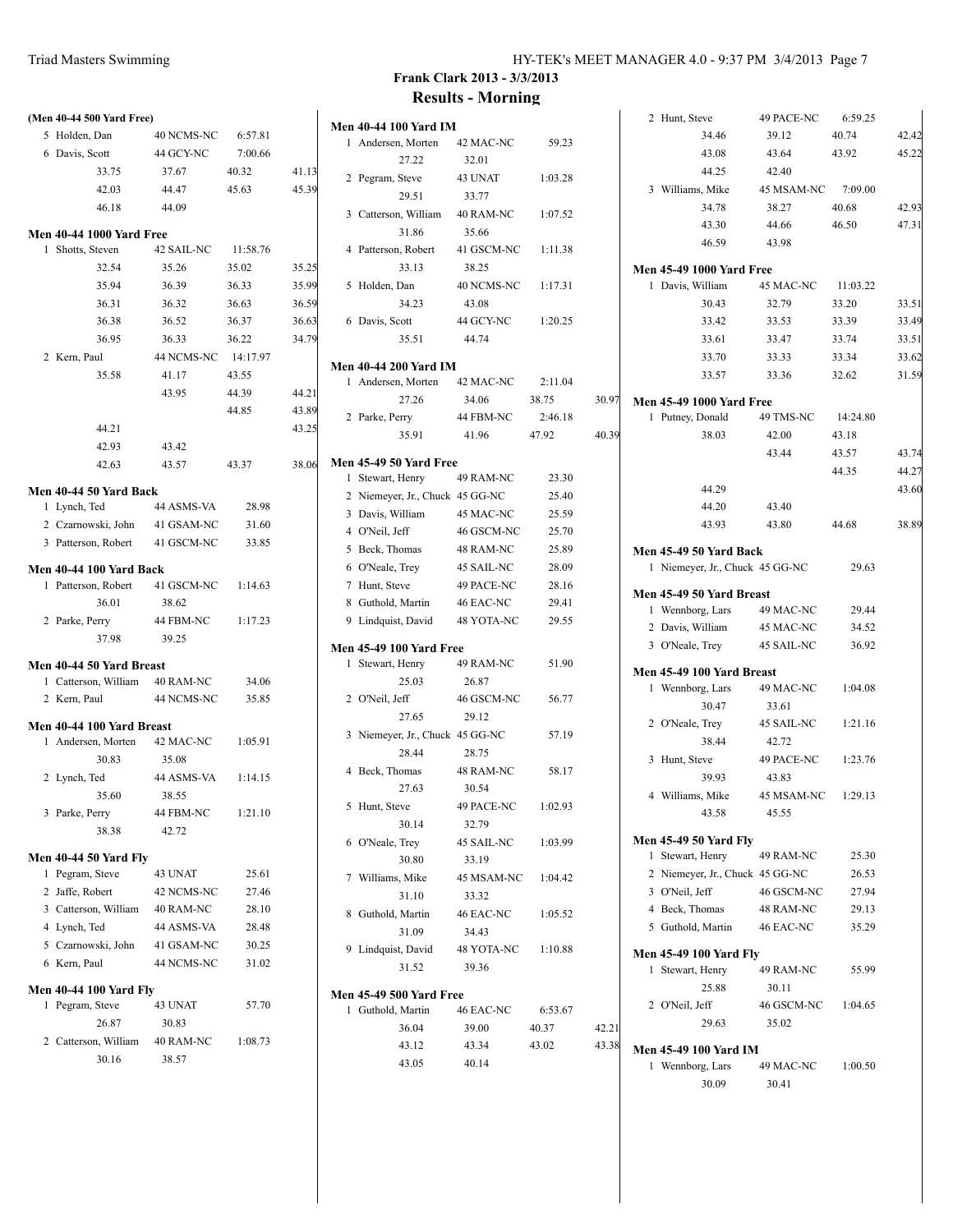**(Men 45-49 100 Yard IM)** 2 O'Neil, Jeff 46 GSCM-NC 1:03.34 29.69 33.65 3 Beck, Thomas 48 RAM-NC 1:07.06 30.83 36.23 4 O'Neale, Trey 45 SAIL-NC 1:15.16 36.90 38.26 5 Williams, Mike 45 MSAM-NC 1:19.71 38.23 41.48 **Men 45-49 200 Yard IM** 1 Putney, Donald 49 TMS-NC 2:41.15 34.52 42.60 44.75 39.28 **Men 50-54 50 Yard Free** 1 Reeve, Brian 50 GSAM-NC 24.42 2 Procton, Bruce 51 NCMS-NC 24.54 3 Brekovsky, Tom 50 HARY-NC 24.84 4 Hopkins, Mark 50 MAC-NC 25.10 5 Hudnell, Andy 51 GSAM-NC 25.47 6 Phillips, Taylor 52 UNAT 25.82 7 Kelly, Karl 51 UNAT 27.91 8 White, Jay 52 MAC-NC 32.20 **Men 50-54 100 Yard Free**<br>1 Reeve, Brian 50 GSAM-NC 1 Reeve, Brian 50 GSAM-NC 54.75 25.86 28.89 2 Brekovsky, Tom 50 HARY-NC 57.04 27.33 29.71 3 Hudnell, Andy 51 GSAM-NC 57.26 27.11 30.15 4 Phillips, Taylor 52 UNAT 58.57 28.01 30.56 5 Kelly, Karl 51 UNAT 1:02.90 30.13 32.77 **Men 50-54 200 Yard Free** 1 Brekovsky, Tom 50 HARY-NC 2:14.29 29.27 33.80 36.04 35.18 2 Phillips, Taylor 52 UNAT 2:20.91 30.55 35.13 38.32 36.91 --- Kelly, Karl 51 UNAT DQ **Men 50-54 500 Yard Free** 1 McFarland, Jim 54 VMST-NC 5:38.15 30.16 32.51 33.56 33.98 34.40 34.53 34.66 35.67 34.91 33.77 2 Braam, Tim 50 YOTA-NC 6:31.98 34.45 38.72 39.67 39.97 40.02 40.14 40.02 40.22 40.32 38.45 **Men 50-54 50 Yard Back** 1 White, Jay 52 MAC-NC 36.45 **Men 50-54 100 Yard Back** 1 White, Jay 52 MAC-NC 1:19.54 39.11 40.43

#### **Frank Clark 2013 - 3/3/2013 Results - Morning**

|    | Men 50-54 50 Yard Breast                          |            |         |
|----|---------------------------------------------------|------------|---------|
|    | 1 Brekovsky, Tom                                  | 50 HARY-NC | 32.32   |
| 2  | Braam, Tim                                        | 50 YOTA-NC | 37.27   |
|    | 3 White, Jav                                      | 52 MAC-NC  | 39.95   |
|    | Men 50-54 100 Yard Breast                         |            |         |
| 1  | Procton, Bruce                                    | 51 NCMS-NC | 1:10.37 |
|    | 32.92                                             | 37.45      |         |
|    | 2 Brekovsky, Tom                                  | 50 HARY-NC | 1:11.82 |
|    | 33.19                                             | 38.63      |         |
|    |                                                   |            |         |
|    | <b>Men 50-54 50 Yard Fly</b>                      |            |         |
| 1  | Phillips, Taylor                                  | 52 UNAT    | 27.98   |
|    | 2 Reeve, Brian                                    | 50 GSAM-NC | 28.10   |
|    | 3 Hudnell, Andy                                   | 51 GSAM-NC | 28.33   |
|    | 4 Hopkins, Mark                                   | 50 MAC-NC  | 28.50   |
|    | 5 Braam, Tim                                      | 50 YOTA-NC | 32.08   |
|    | <b>Men 50-54 100 Yard Fly</b>                     |            |         |
|    | 1 Aneralla, John                                  | 50 MAC-NC  | 1:00.77 |
|    | 29.35                                             | 31.42      |         |
|    | 2 Hudnell, Andy                                   | 51 GSAM-NC | 1:06.21 |
|    | 30.04                                             | 36.17      |         |
|    |                                                   |            |         |
| 1  | <b>Men 50-54 100 Yard IM</b><br>Procton, Bruce    | 51 NCMS-NC | 1:02.47 |
|    | 29.97                                             | 32.50      |         |
|    | 2 Reeve, Brian                                    | 50 GSAM-NC | 1:03.68 |
|    | 29.81                                             | 33.87      |         |
| 3  | Katsouleas, Thomas                                | 54 DUKE-NC | 1:04.63 |
|    | 29.83                                             | 34.80      |         |
| 4  | Hopkins, Mark                                     | 50 MAC-NC  | 1:07.75 |
|    | 30.74                                             | 37.01      |         |
| 5  | Braam, Tim                                        | 50 YOTA-NC | 1:15.87 |
|    | 37.10                                             | 38.77      |         |
|    | 6 White, Jay                                      | 52 MAC-NC  | 1:20.66 |
|    | 36.68                                             | 43.98      |         |
|    |                                                   |            |         |
|    | <b>Men 50-54 200 Yard IM</b>                      |            |         |
|    | 1 Aneralla, John                                  | 50 MAC-NC  | 2:15.27 |
|    | 28.23                                             | 35.69      | 40.25   |
|    | 2 Katsouleas, Thomas 54 DUKE-NC                   |            | 2:20.43 |
|    | 30.72                                             | 36.24      | 41.38   |
|    | <b>Men 55-59 50 Yard Free</b>                     |            |         |
| 1  | Crowder, Robert                                   | 57 DUKE-NC | 24.97   |
| 2  | Tudor, Louis                                      | 56 VMST-NC | 25.37   |
|    | 3 Matthews, Mark                                  | 57 NCMS-NC | 26.74   |
|    | 4 Sheahan, Dan                                    | 55 VMST-NC | 27.41   |
| 5  | Hineline, Larry                                   | 58 TMS-NC  | 27.72   |
| *6 | Henson, Steven                                    | 59 EAC-NC  | 28.88   |
|    | *6 Wofford, Jim                                   | 56 FMS-NC  | 32.19   |
|    | 7 Gosha, Joe                                      | 59 MSAM-NC | 29.50   |
|    | 8 Galunas, Craig                                  | 55 DAMA-NC | 31.46   |
|    | 9 Osborne, Walt                                   | 57 NCMS-NC | 33.05   |
|    | 10 McCrea, Bill                                   | 59 YOTA-NC | 33.14   |
|    |                                                   |            |         |
| 1  | <b>Men 55-59 100 Yard Free</b><br>Klein, Jonathan | 55 NCMS-NC | 53.81   |
|    | 25.81                                             | 28.00      |         |
|    |                                                   |            |         |

31.10

32.09

|   | 2 Matthews, Mark<br>27.94                          | 57 NCMS-NC<br>30.64         | 58.58          |                |
|---|----------------------------------------------------|-----------------------------|----------------|----------------|
|   | 3 Sheahan, Dan 55 VMST-NC<br>28.89                 | 31.18                       | 1:00.07        |                |
|   | 4 Spencer, Michael 55 RAM-NC 1:00.89<br>29.37      | 31.52                       |                |                |
|   | 5 Hineline, Larry<br>30.45                         | 58 TMS-NC<br>33.28          | 1:03.73        |                |
|   | 6 Henson, Steven<br>33.88                          | 59 EAC-NC<br>34.42          | 1:08.30        |                |
|   | 7 O'Conner, Christophe 55 DAMA-NC 1:11.76<br>34.37 | 37.39                       |                |                |
|   | 8 McCrea, Bill<br>37.49                            | 59 YOTA-NC 1:17.89<br>40.40 |                |                |
|   | 9 Miller, Jamie<br>39.57                           | 58 TMS-NC 1:23.90<br>44.33  |                |                |
|   | 10 Galunas, Craig 55 DAMA-NC 1:26.97<br>1:13.43    | 13.54                       |                |                |
|   | <b>Men 55-59 200 Yard Free</b>                     |                             |                |                |
|   | 1 Klein, Jonathan<br>27.64                         | 55 NCMS-NC                  | 2:02.52        |                |
|   |                                                    | 31.19                       |                |                |
|   | 2 Matthews, Mark 57 NCMS-NC 2:13.35<br>30.33       |                             |                |                |
|   |                                                    | 35.46                       |                |                |
|   | 3 Sheahan, Dan<br>31.31                            | 55 VMST-NC 2:14.80          |                |                |
|   |                                                    | 33.31                       |                |                |
|   | 4 Osborne, Walt<br>43.71                           | 57 NCMS-NC 3:14.26<br>48.40 | 50.79          | 51.36          |
|   | <b>Men 55-59 500 Yard Free</b>                     |                             |                |                |
|   | 1 Matthews, Mark 57 NCMS-NC 6:17.16                |                             |                |                |
|   | 33.85                                              | 34.45                       | 36.85          | 38.10          |
|   | 38.63                                              | 39.12                       | 39.29          | 39.59          |
|   | 39.50                                              | 37.78                       |                |                |
|   | 2 Henson, Steven 59 EAC-NC                         |                             | 6:52.81        |                |
|   | 37.53<br>42.51                                     | 39.21                       | 41.06<br>42.66 | 42.02<br>42.06 |
|   | 43.45                                              | 42.10<br>40.21              |                |                |
|   | 3 Boyles, Kent                                     | 58 TMS-NC                   | 7:43.71        |                |
|   | 4 Osborne, Walt                                    | 57 NCMS-NC                  | 8:43.62        |                |
|   | 5 Miller, Jamie                                    | 58 TMS-NC                   | 8:47.01        |                |
|   | 6 Sasser, Jon                                      | 57 RAM-NC                   | 9:20.01        |                |
| 1 | <b>Men 55-59 1000 Yard Free</b><br>Henson, Steven  | 59 EAC-NC                   | 14:44.87       |                |
|   | 38.15                                              | 41.36                       | 42.08          | 43.42          |
|   | 43.74                                              | 43.83                       | 44.17          | 45.04          |
|   | 45.95                                              | 45.01                       | 45.66          | 44.77          |
|   | 45.63                                              | 45.57                       | 45.91          | 47.05          |
|   | 45.58                                              | 44.33                       | 46.41          | 41.21          |
|   |                                                    |                             |                |                |
|   |                                                    |                             |                |                |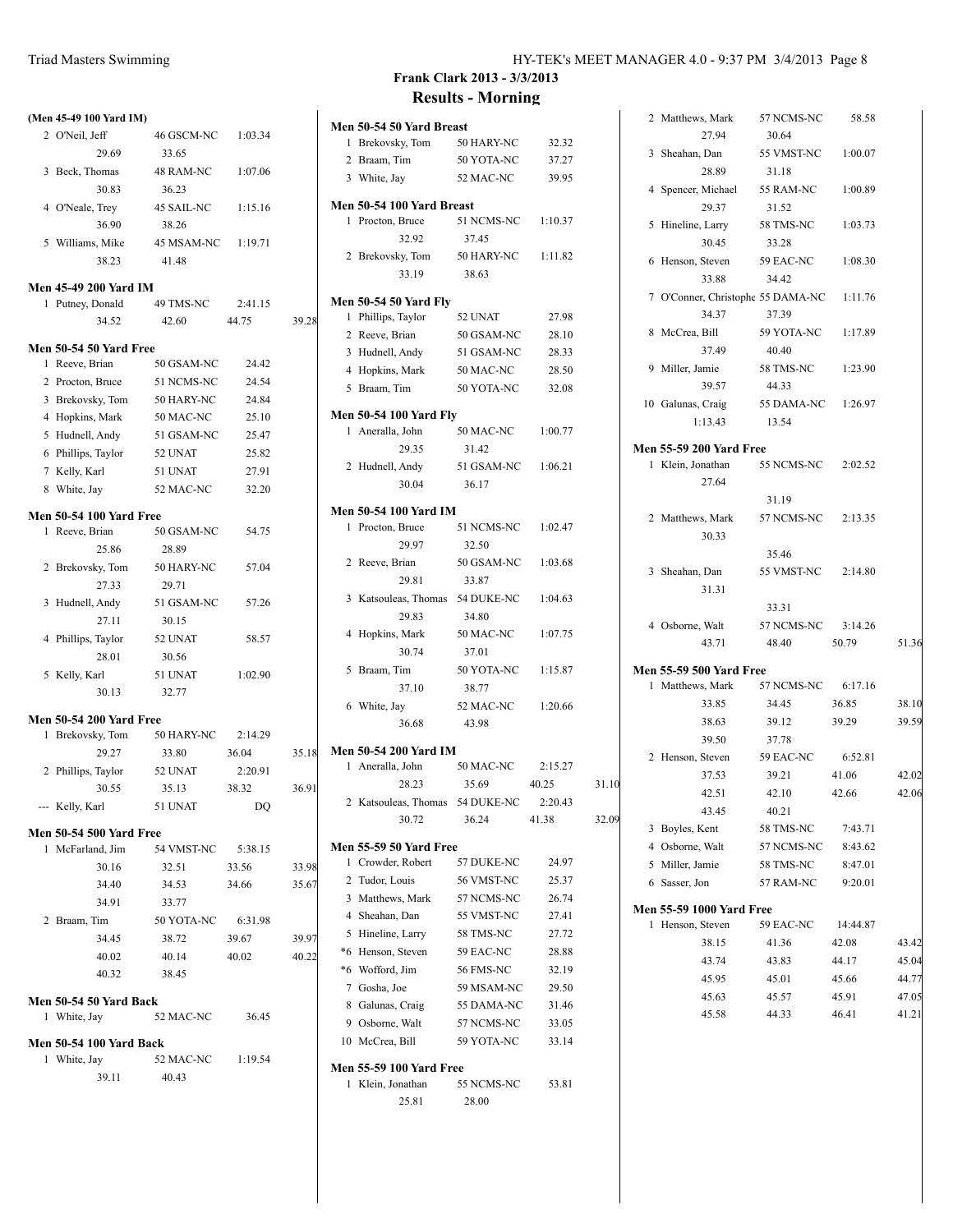| (Men 55-59 1000 Yard Free)                |                    |         |       |
|-------------------------------------------|--------------------|---------|-------|
| 2 Miller, Jamie                           | 58 TMS-NC 18:28.25 |         |       |
| 49.29                                     |                    |         |       |
| 56.42                                     | 1:53.76            |         |       |
|                                           | 56.41              | 53.49   | 55.29 |
| 57.83                                     | 57.06              |         |       |
|                                           | 56.49              | 53.01   | 52.33 |
| 48.32                                     |                    |         |       |
| <b>Men 55-59 50 Yard Back</b>             |                    |         |       |
| 1 Klein, Jonathan 55 NCMS-NC              |                    | 28.11   |       |
| 2 Sasser, Jon                             | 57 RAM-NC          | 52.33   |       |
| 4 Wofford, Jim                            | 56 FMS-NC          | 41.87   |       |
|                                           |                    |         |       |
| <b>Men 55-59 100 Yard Back</b>            |                    |         |       |
| 1 O'Conner, Christophe 55 DAMA-NC 1:32.00 |                    |         |       |
| 44.17                                     | 47.83              |         |       |
| 2 Sasser, Jon                             | 57 RAM-NC          | 2:01.51 |       |
| 56.52                                     | 1:04.99            |         |       |
| Men 55-59 50 Yard Breast                  |                    |         |       |
| 1 Symonds, Barry                          | 55 DAMA-NC         | 36.16   |       |
| 2 Boyles, Kent                            | 58 TMS-NC          | 41.23   |       |
| 3 McCrea, Bill                            | 59 YOTA-NC         | 41.81   |       |
| <b>Men 55-59 100 Yard Breast</b>          |                    |         |       |
| 1 Symonds, Barry                          | 55 DAMA-NC 1:18.57 |         |       |
| 37.28                                     | 41.29              |         |       |
| 2 McCrea, Bill                            | 59 YOTA-NC 1:33.17 |         |       |
| 43.62                                     | 49.55              |         |       |
|                                           |                    |         |       |
| <b>Men 55-59 50 Yard Fly</b>              |                    |         |       |
| 1 Klein, Jonathan                         | 55 NCMS-NC         | 26.52   |       |
| 2 Spencer, Michael 55 RAM-NC              |                    | 27.45   |       |
| 3 Tudor, Louis                            | 56 VMST-NC         | 28.63   |       |
| 4 Hineline, Larry 58 TMS-NC               |                    | 30.40   |       |
| 5 Sheahan, Dan 55 VMST-NC                 |                    | 31.72   |       |
| <b>Men 55-59 100 Yard Fly</b>             |                    |         |       |
| 1 Spencer, Michael 55 RAM-NC              |                    | 1:08.95 |       |
| 32.44                                     | 36.51              |         |       |
| 2 Hineline, Larry 58 TMS-NC               |                    | 1:15.34 |       |
| 34.68                                     | 40.66              |         |       |
| 3 O'Conner, Christophe 55 DAMA-NC 1:27.99 |                    |         |       |
| 39.49                                     | 48.50              |         |       |
| <b>Men 55-59 100 Yard IM</b>              |                    |         |       |
| Symonds, Barry                            | 55 DAMA-NC         | 1:12.04 |       |
| 33.95                                     | 38.09              |         |       |
| 2<br>Hineline, Larry                      | 58 TMS-NC          | 1:13.71 |       |
| 33.85                                     | 39.86              |         |       |
| 3 Gosha, Joe                              | 59 MSAM-NC         | 1:18.87 |       |
| 36.64                                     | 42.23              |         |       |
| 4 Henson, Steven                          | 59 EAC-NC          | 1:19.95 |       |
| 36.79                                     | 43.16              |         |       |
| 5 O'Conner, Christophe 55 DAMA-NC 1:26.81 |                    |         |       |
| 40.30                                     | 46.51              |         |       |
|                                           |                    |         |       |

|    | 6 Miller, Jamie                                | 58 TMS-NC             | 1:40.03  |       |
|----|------------------------------------------------|-----------------------|----------|-------|
|    | 49.05                                          | 50.98                 |          |       |
|    | <b>Men 55-59 200 Yard IM</b>                   |                       |          |       |
|    | 1 Miller, Jamie                                | 58 TMS-NC 3:46.46     |          |       |
|    |                                                | 47.06 1:04.96 1:07.64 |          | 46.80 |
|    | Men 60-64 50 Yard Free                         |                       |          |       |
|    | 1 Trevisan, Paul                               | 61 1776-NC            | 23.41    |       |
|    | 2 Beachler, Michael 61 TMS-NC                  |                       | 31.36    |       |
|    |                                                |                       |          |       |
|    | <b>Men 60-64 100 Yard Free</b>                 |                       |          |       |
|    | 1 Trevisan, Paul<br>25.30                      | 61 1776-NC<br>27.75   | 53.05    |       |
|    | 2 Seifart, Curt                                | 61 CSM-NC             | 1:11.39  |       |
|    | 33.27                                          | 38.12                 |          |       |
|    | 3 Beachler, Michael 61 TMS-NC                  |                       | 1:13.28  |       |
|    | 34.35                                          | 38.93                 |          |       |
|    |                                                |                       |          |       |
|    | <b>Men 60-64 200 Yard Free</b>                 |                       |          |       |
|    | 1 Beachler, Michael 61 TMS-NC                  |                       | 2:40.05  |       |
|    | 35.76                                          | 43.24                 | 42.07    | 38.98 |
|    | <b>Men 60-64 500 Yard Free</b>                 |                       |          |       |
|    | 1 Beachler, Michael 61 TMS-NC                  |                       | 7:04.90  |       |
|    | 2 Seifart, Curt                                | 61 CSM-NC             | 7:07.21  |       |
|    | 35.27                                          | 41.39                 | 43.48    | 44.38 |
|    | 44.39                                          | 44.58                 | 43.92    | 43.77 |
|    | 44.08                                          | 41.95                 |          |       |
|    | <b>Men 60-64 1000 Yard Free</b>                |                       |          |       |
| 1. | Saumby, John                                   | 60 UNAT               | 13:55.91 |       |
|    | 36.83                                          | 41.36                 | 41.96    | 41.92 |
|    | 41.76                                          | 42.05                 | 42.13    | 42.09 |
|    | 42.48                                          | 42.62                 | 42.24    | 43.09 |
|    | 42.33                                          | 42.22                 | 42.53    | 42.24 |
|    | 42.27                                          | 41.84                 | 41.64    | 40.31 |
|    | Men 60-64 50 Yard Back                         |                       |          |       |
|    | 1 Beachler, Michael 61 TMS-NC                  |                       | 44.93    |       |
|    | Men 60-64 100 Yard Breast                      |                       |          |       |
|    | 1 Seifart, Curt                                | 61 CSM-NC             | 1:39.01  |       |
|    | 47.13                                          | 51.88                 |          |       |
|    |                                                |                       |          |       |
| 1  | <b>Men 60-64 50 Yard Fly</b><br>Trevisan, Paul | 61 1776-NC            | 27.88    |       |
|    | 2 Seifart, Curt                                | 61 CSM-NC             | 39.49    |       |
|    |                                                |                       |          |       |
|    | <b>Men 60-64 100 Yard IM</b>                   |                       |          |       |
|    | 1 Trevisan, Paul                               | 61 1776-NC            | 1:03.02  |       |
|    | 29.71                                          | 33.31                 |          |       |
|    | <b>Men 60-64 200 Yard IM</b>                   |                       |          |       |
| 1  | Saumby, John                                   | 60 UNAT               | 2:46.25  |       |
|    | 33.36                                          | 42.47                 | 51.88    | 38.54 |
|    | <b>Men 65-69 50 Yard Free</b>                  |                       |          |       |
| 1  | Hempstead, Thomas 69 NCMS-NC                   |                       | 30.02    |       |
|    | 2 Richelson, Andrew 65 TMS-NC                  |                       | 30.13    |       |
|    | 3 Brown, Bill                                  | 67 GSCM-NC            | 30.27    |       |
|    | 4 White, Bernard                               | 69 CSM-NC             | 30.85    |       |

|   | 5 Ratterman, George 65 GSAM-NC 34.24                   |                    |          |       |
|---|--------------------------------------------------------|--------------------|----------|-------|
|   | 6 Bailey, Douglas 66 UNAT                              |                    | 41.06    |       |
|   |                                                        |                    |          |       |
|   | Men 65-69 100 Yard Free<br>1 Brown, Bill               | 67 GSCM-NC 1:05.45 |          |       |
|   | 32.05                                                  | 33.40              |          |       |
|   | 2 Richelson, Andrew 65 TMS-NC                          |                    | 1:08.22  |       |
|   | 33.12                                                  | 35.10              |          |       |
|   | 3 Hempstead, Thomas 69 NCMS-NC 1:08.47                 |                    |          |       |
|   | 32.78                                                  | 35.69              |          |       |
|   | 4 Bailey, Douglas 66 UNAT 1:39.67                      |                    |          |       |
|   | 46.02 53.65                                            |                    |          |       |
|   | <b>Men 65-69 50 Yard Back</b>                          |                    |          |       |
|   | 1 Brown, Bill                                          | 67 GSCM-NC         | 38.32    |       |
|   |                                                        |                    |          |       |
|   | Men 65-69 50 Yard Breast<br>1 White, Bernard 69 CSM-NC |                    | 44.68    |       |
|   | 2 Ratterman, George 65 GSAM-NC 48.67                   |                    |          |       |
|   | 3 Bailey, Douglas 66 UNAT                              |                    | 54.96    |       |
|   |                                                        |                    |          |       |
|   | Men 65-69 100 Yard Breast                              |                    |          |       |
|   | 1 Bailey, Douglas 66 UNAT<br>54.70 1:01.72             |                    | 1:56.42  |       |
|   |                                                        |                    |          |       |
|   | <b>Men 65-69 50 Yard Fly</b>                           |                    |          |       |
|   | 1 White, Bernard 69 CSM-NC 33.97                       |                    |          |       |
|   | <b>Men 65-69 100 Yard IM</b>                           |                    |          |       |
|   | 1 Brown, Bill                                          | 67 GSCM-NC 1:19.18 |          |       |
|   | 36.50                                                  | 42.68              |          |       |
|   | <b>Men 70-74 50 Yard Free</b>                          |                    |          |       |
|   | 1 Gadol, Lou 71 AMS-NC                                 |                    | 33.74    |       |
|   | Men 70-74 100 Yard Free                                |                    |          |       |
|   | 1 Fletcher, Doug                                       | 70 RAM-NC          | 1:29.70  |       |
|   | 43.13                                                  | 46.57              |          |       |
|   |                                                        |                    |          |       |
|   | <b>Men 70-74 200 Yard Free</b>                         |                    | 3:06.85  |       |
|   | 1 Fletcher, Doug<br>43.55                              | 70 RAM-NC<br>47.35 | 48.96    | 46.99 |
|   | 2 Gadol, Lou                                           | 71 AMS-NC          | 3:11.58  |       |
|   | 39.11                                                  | 49.65              | 53.26    | 49.56 |
|   |                                                        |                    |          |       |
|   | <b>Men 70-74 500 Yard Free</b>                         |                    |          |       |
| 1 | Fletcher, Doug                                         | 70 RAM-NC          | 8:05.16  |       |
|   | <b>Men 70-74 1000 Yard Free</b>                        |                    |          |       |
| 1 | Fletcher, Doug                                         | 70 RAM-NC          | 16:51.42 |       |
|   | 46.06                                                  | 48.32              | 50.82    | 51.86 |
|   | 49.77                                                  | 52.06              | 50.18    | 51.64 |
|   | 51.72                                                  | 49.55              | 52.65    | 50.66 |
|   | 51.81                                                  | 51.85              | 50.91    | 50.63 |
|   | 50.14                                                  | 52.41              | 51.00    | 47.38 |
|   | <b>Men 70-74 50 Yard Back</b>                          |                    |          |       |
|   | 1 Gadol, Lou                                           | 71 AMS-NC          | 41.20    |       |
|   |                                                        |                    |          |       |
|   | Men 70-74 100 Yard Breast                              |                    |          |       |
| 1 | Fletcher, Doug                                         | 70 RAM-NC          | 1:32.58  |       |
|   | 43.79                                                  | 48.79              |          |       |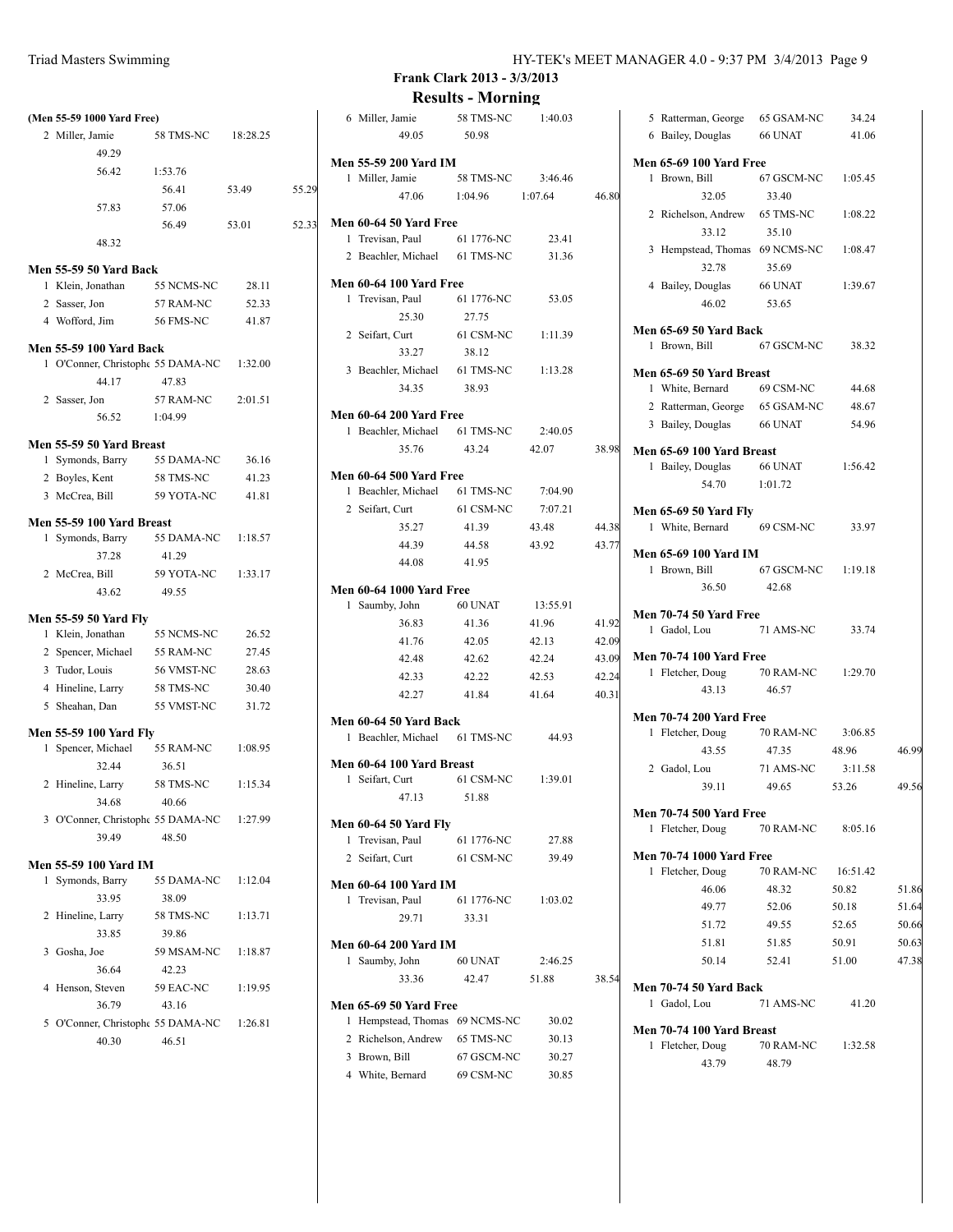| (Men 70-74 100 Yard Breast)                                  |            |                             |       |
|--------------------------------------------------------------|------------|-----------------------------|-------|
| 2 Gadol, Lou                                                 | 71 AMS-NC  | 1:42.90                     |       |
| 47.61                                                        | 55.29      |                             |       |
| Men 70-74 100 Yard IM                                        |            |                             |       |
| 1 Gadol. Lou                                                 |            | 71 AMS-NC 1:32.80           |       |
| 40.78                                                        | 52.02      |                             |       |
| <b>Men 75-79 50 Yard Free</b>                                |            |                             |       |
| 1 Clark, Jerry                                               | 75 CSM-NC  | 31.70                       |       |
| 2 Barrett, Steve 79 NCMS-NC 43.62                            |            |                             |       |
|                                                              |            |                             |       |
| <b>Men 75-79 100 Yard Free</b>                               |            | 75 CSM-NC 1:11.43           |       |
| 1 Clark, Jerry<br>34.07                                      | 37.36      |                             |       |
|                                                              |            |                             |       |
| <b>Men 75-79 200 Yard Free</b>                               |            |                             |       |
| 1 Clark, Jerry                                               |            | 75 CSM-NC 2:42.23           |       |
| 37.29 40.77 42.08                                            |            |                             | 42.09 |
| <b>Men 75-79 50 Yard Back</b>                                |            |                             |       |
| 1 Barrett, Steve                                             | 79 NCMS-NC | 54.00                       |       |
| Men 75-79 50 Yard Breast                                     |            |                             |       |
| 1 Barrett, Steve                                             |            | 79 NCMS-NC 54.89            |       |
|                                                              |            |                             |       |
| Men 75-79 100 Yard Breast                                    |            |                             |       |
| 1 Barrett, Steve                                             |            | 79 NCMS-NC 2:03.94          |       |
| 56.25                                                        | 1:07.69    |                             |       |
| Men 75-79 100 Yard IM                                        |            |                             |       |
| 1 Barrett, Steve                                             |            | 79 NCMS-NC 1:55.05          |       |
| 55.07                                                        | 59.98      |                             |       |
| <b>Men 80-84 50 Yard Free</b>                                |            |                             |       |
| 1 Kortheuer, John 82 GCY-NC                                  |            | 33.24                       |       |
|                                                              |            |                             |       |
| <b>Men 80-84 50 Yard Back</b><br>1 Kortheuer, John 82 GCY-NC |            | 40.57                       |       |
|                                                              |            |                             |       |
| Women 18+200 Yard Free Relay                                 |            |                             |       |
| <b>GSAM-NC</b><br>1                                          | B          | 2:04.31                     |       |
| Deschler, Jennifer W23 Covington, Sonya W43                  |            |                             |       |
| Quillen, Diane W49<br>30.64                                  | 32.23      | Young, Barbara W50<br>29.92 | 31.52 |
|                                                              |            |                             |       |
| Women 18+200 Yard Medley Relay                               |            |                             |       |
| 1<br>GSAM-NC                                                 |            | 2:20.30                     |       |
| Covington, Sonya W43                                         |            | Maycock, Cary W44           |       |
| Quillen, Diane W49                                           |            | Deschler, Jennifer W23      |       |
| 39.39                                                        | 38.83      | 11.21                       | 50.87 |
| Women 25+ 200 Yard Free Relay                                |            |                             |       |
| TMS-NC<br>1                                                  | В          | 2:08.85                     |       |
| Old, Catherine W35                                           |            | Leach, Debbie W58           |       |
| Amweg, Meri W33                                              |            | Enders, Carly W27           |       |
| 28.58                                                        | 31.90      | 40.84                       | 27.53 |
| Women 25+ 200 Yard Medley Relay<br>RAM-NC<br>1               | B          | 2:18.64                     |       |
| Kirkpatrick, Amy W25                                         |            | Oxford, Jennifer W33        |       |
| Fouts, Ali W50                                               |            | McNair, Margo W29           |       |
|                                                              |            |                             |       |
|                                                              |            |                             |       |

**Mixed 25+ 200 Yard Free Relay**

1 RAM-NC A 1:36.64

#### **Frank Clark 2013 - 3/3/2013 Results - Morning**

|   | 2 DAMA-NC                              | А            | 2:45.62                                      |       |
|---|----------------------------------------|--------------|----------------------------------------------|-------|
|   | Hovey, Mary Anna W69                   |              | Popovich, Nicole W38                         |       |
|   | Williams, Heidi W43                    |              | Maruzzella, Erin W31                         |       |
|   | 53.28                                  | 38.07        | 32.49                                        | 41.78 |
|   |                                        |              |                                              |       |
|   | Women 35+200 Yard Free Relay           |              |                                              |       |
|   | 1 EAC-NC                               | в            | 2:00.97                                      |       |
|   | Winters, Julie W50                     |              | Hardison, Kathy W54                          |       |
|   | Amick, Beverly W56                     |              | Angelada-Jao, Jennifer W39                   |       |
|   | 30.20                                  | 30.63        | 30.46                                        | 29.68 |
|   | Men 18+ 200 Yard Medley Relay          |              |                                              |       |
| 1 | FBM-NC                                 |              | 1:57.11                                      |       |
|   | Dyer, Dustin M19                       |              | Parke, Perry M44                             |       |
|   | Colbert, Pete M23                      |              | Outlaw, Adrian M32                           |       |
|   | 27.68                                  | 36.79        | 24.46                                        | 28.18 |
|   |                                        |              |                                              |       |
|   | Men 25+200 Yard Medley Relay           |              |                                              |       |
|   | 1 DAMA-NC                              | A            | 2:10.92                                      |       |
|   | Krebs, David M28                       |              | Symonds, Barry M55                           |       |
|   |                                        |              | O'Conner, Christopher M55 Galunas, Craig M55 |       |
|   | 31.82                                  | 35.60        | 34.39                                        | 29.11 |
|   | Men 35+200 Yard Free Relay             |              |                                              |       |
|   | 1 TMS-NC                               |              | 1:58.71                                      |       |
|   | Richelson, Andrew M65 Boyles, Kent M58 |              |                                              |       |
|   | Putney, Donald M49                     |              | Guthrie, Tom M38                             |       |
|   | 27.81                                  | 33.25        | 29.90                                        | 27.75 |
|   |                                        |              |                                              |       |
|   | Men 35+200 Yard Medley Relay           |              |                                              |       |
|   | 1 RAM-NC                               | $\mathbf{A}$ | 1:59.17                                      |       |
|   | Stewart, Henry M49                     |              | Catterson, William M40                       |       |
|   | Beck, Thomas M48                       |              | Spencer, Michael M55                         |       |
|   | 29.63                                  | 10.77        | 51.34                                        | 27.43 |
|   | Mixed 18+200 Yard Free Relay           |              |                                              |       |
|   | 1 UNAT                                 | A            | 1:42.41                                      |       |
|   | Houck, Andrew M32                      |              | Sanderson, Libby W22                         |       |
|   |                                        |              | Redfield, Carol Ann W47 Dallamura, Scott M34 |       |
|   | 26.40                                  | 25.09        | 27.24                                        | 23.68 |
|   | 2 FBM-NC                               | $\mathbf{A}$ | 1:43.64                                      |       |
|   |                                        |              |                                              |       |
|   | Richesin, Katie W26                    |              | Dyer, Dustin M19                             |       |
|   | Wolff, Celia W47                       |              | Colbert, Pete M23                            |       |
|   |                                        |              | 29.32 23.46 27.30                            | 23.56 |
| 3 | <b>SAIL-NC</b>                         | A            | 1:49.18                                      |       |
|   | O'Neale, Trey M45                      |              | Trapp, Angie W40                             |       |
|   | White, Darci W46                       |              | Ringer, Neil M24                             |       |
|   | 28.69                                  | 35.25        | 32.63                                        | 12.61 |
|   | Mixed 18+200 Yard Medley Relay         |              |                                              |       |
| 1 | <b>UNAT</b>                            | А            | 1:56.53                                      |       |
|   |                                        |              | Redfield, Carol Ann W47 Houck, Andrew M32    |       |
|   |                                        |              |                                              |       |

Dallamura, Scott M34 Sanderson, Libby W22 34.35 31.34 25.06 25.78

Ringer, Neil M24 Caldwell, Katherine W25 Lindsey, Elizabeth W35 Shotts, Steven M42

27.29 31.58 32.09 26.39

2 SAIL-NC A 1:57.35

| Jones, Ruth W29                |                | Sadosky, Daniel M38    |         |
|--------------------------------|----------------|------------------------|---------|
| Stewart, Henry M49             |                | Braun, Erika W41       |         |
| 23.85                          | 24.54          | 24.69                  | 23.56   |
| 2 RAM-NC                       | B              | 1:55.07                |         |
| Spencer, Paul M26              |                | McNair, Margo W29      |         |
| Oxford, Jennifer W33           |                | Catterson, William M40 |         |
| 27.46                          | 30.85          | 30.45                  | 26.31   |
| 3 YOTA-NC                      | B              | 1:57.08                |         |
| Lindquist, Dana W50            |                | Lindquist, David M48   |         |
| Bolduc, Erin W34               |                | Bolduc, Rob M34        |         |
| 27.31                          | 33.60          | 31.10                  | 25.07   |
| 4 YOTA-NC                      | $\mathbf{A}$   | 1:57.73                |         |
| McCrea, Bill M59               |                | Nicholson, Laura W31   |         |
| Braam, Tim M50                 |                | Umberger, Larry M31    |         |
| 32.45                          | 30.67          | 29.15                  | 25.46   |
| 5 EAC-NC                       | A              | 2:04.29                |         |
| Henson, Steven M59             |                | Withers, Lorraine W49  |         |
| Moore, Elizabeth W27           |                | Guthold, Martin M46    |         |
| 30.01                          | 34.20          | 31.04                  | 29.04   |
| 6 DAMA-NC                      | B              | 2:07.05                |         |
| Symonds, Barry M55             |                | Popovich, Nicole W38   |         |
| Maruzzella, Erin W31           |                | Krebs, David M28       |         |
| 28.50                          | 31.68          | 40.47                  | 26.40   |
| Mixed 25+200 Yard Medley Relay |                |                        |         |
| 1 TMS-NC                       | $\overline{A}$ | 2:01.06                |         |
| Old, Catherine W35             |                | Enders, Carly W27      |         |
| Putney, Donald M49             |                | Guthrie, Tom M38       |         |
| 30.85                          | 34.79          | 28.49                  | 26.93   |
| 2 YOTA-NC                      | B              | 2:11.86                |         |
| Bolduc, Erin W34               |                | Lindquist, Dana W50    |         |
| Bolduc, Rob M34                |                | Lindquist, David M48   |         |
| 31.69                          | 43.89          | 27.07                  | 29.21   |
| 3 YOTA-NC                      | A              | 2:15.03                |         |
| Umberger, Larry M31            |                | McCrea, Bill M59       |         |
| Braam, Tim M50                 |                | Nicholson, Laura W31   |         |
| 31.34                          | 41.24          | 32.21                  | 30.24   |
| 4 EAC-NC                       | A              | 2:31.78                |         |
| Moore, Elizabeth W27           |                | Henson, Steven M59     |         |
| Guthold, Martin M46            |                | Ruebel, Deb W56        |         |
| 38.50                          | 42.51          | 36.21                  | 34.56   |
| 5 FMS-NC                       | A              | 2:38.11                |         |
| Wofford, Jim M56               |                | Wofford, Claire W26    |         |
| Kim, Susy W43                  |                | West, Heather W50      |         |
| 41.99                          | 11.58          | 40.33                  | 1:04.21 |
|                                |                |                        |         |

# **Mixed 35+ 200 Yard Free Relay**

| <b>GSAM-NC</b>        | А     | 1:48.54                   |       |
|-----------------------|-------|---------------------------|-------|
| Hudnell, Andy M51     |       | Maycock, Cary W44         |       |
| Buckley, Jennifer W41 |       | Reeve, Brian M50          |       |
| 26.78                 | 27.98 | 28.14                     | 25.64 |
| 2 DAMA-NC             | А     | 2:10.53                   |       |
| Hovey, Mary Anna W69  |       | O'Conner, Christopher M55 |       |
| Galunas, Craig M55    |       | Williams, Heidi W43       |       |
| 44.92                 | 27.72 | 31.03                     | 26.86 |
|                       |       |                           |       |